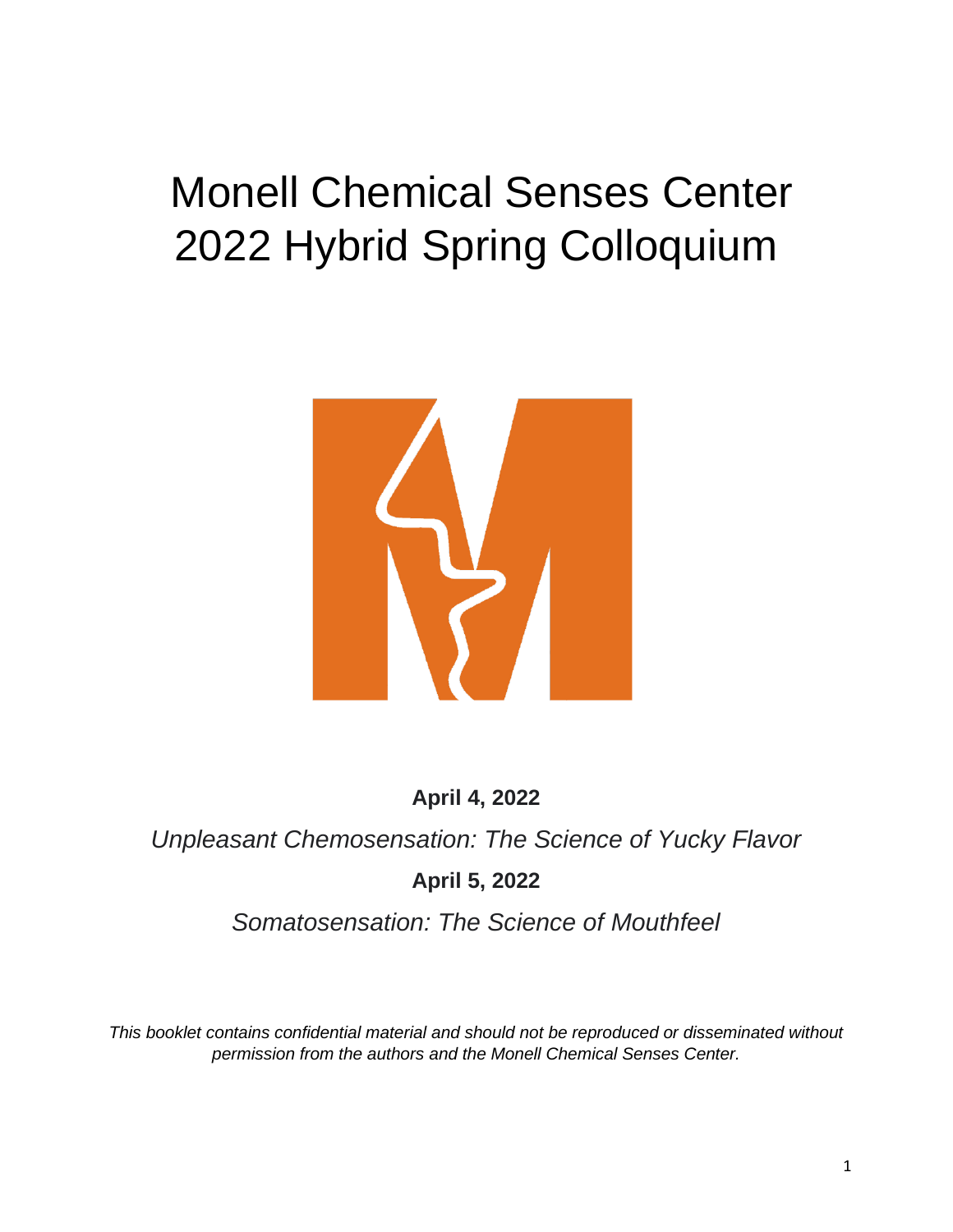Note: As part of our meeting green goals this book is completely virtual and links to other resources typically available at the Spring Colloquium.

We are pleased to announce that our **Publications List and [Monell in the News](https://monell.org/media-mentions/)** list are now available on our website (www.monell.org) and available for viewing at your leisure.

If you have any questions about these materials email our Director of Communications, Karen Kreeger, at kkreeger@monell.org.

**Cover Image:** Created by Alyssa Wofford using images from Pixabay.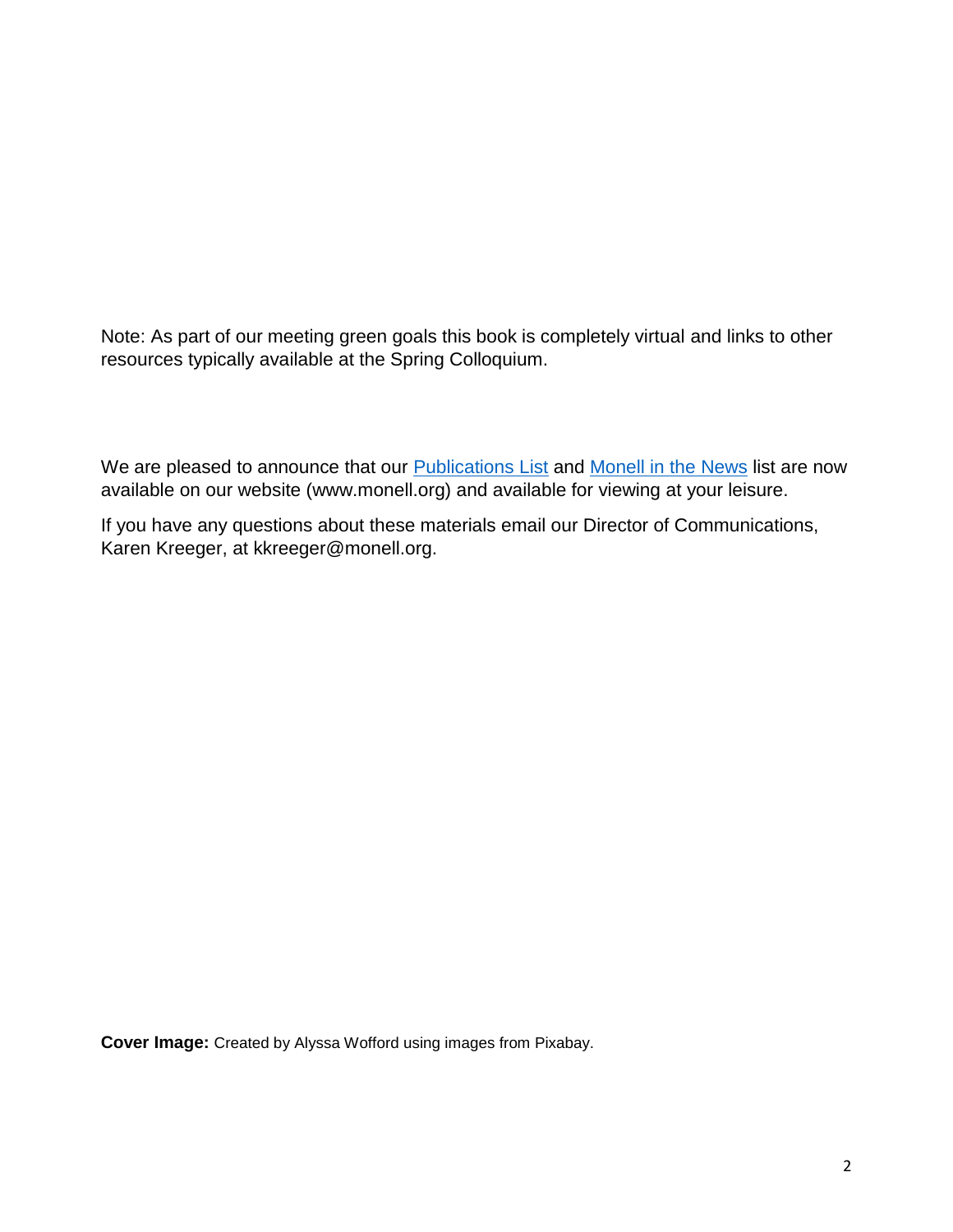# SCHEDULE OF EVENTS

## **Monday April 4th**

| "Unpleasant Chemosensation: The Science of Yucky Flavor"<br><b>Chair: Paul Wise</b> |                                                                                                |               |
|-------------------------------------------------------------------------------------|------------------------------------------------------------------------------------------------|---------------|
| 12:30 pm                                                                            | <b>Coffee Welcome Session</b>                                                                  |               |
| 1:00 pm                                                                             | Intro                                                                                          | P. Wise       |
| 1:30 pm                                                                             | How Could Good Taste be Bad?                                                                   | P. Breslin    |
| $2:00$ pm                                                                           | What Makes a Smell Bad                                                                         | P. Dalton     |
| $2:30$ pm                                                                           | <b>Coffee Break</b>                                                                            |               |
| 2:45 pm                                                                             | Appetitive and Aversive Responses to Food Textures: A<br><b>Sensorimotor Outlook</b>           | R. Pellegrino |
| $3:15$ pm                                                                           | Getting to Like Unpleasant Things with a Focus on Oral<br>Irritation and Disgust-Related Odors | P. Rozin*     |
| $3:45$ pm                                                                           | The Bad Taste of Medicine: It's Personal!                                                      | J. Mennella   |
| 4:15 pm                                                                             | Bitters, not Bitter - Evidence for Qualitatively Distinct<br>Percepts in Humans                | J. Hayes*     |

## **Tuesday April 5th**

| "Somatosensation: The Science of Mouthfeel" |                                                                                                                                                |             |
|---------------------------------------------|------------------------------------------------------------------------------------------------------------------------------------------------|-------------|
| lChair: Linda Flammer                       |                                                                                                                                                |             |
| 7:30 am                                     | Coffee Welcome Session                                                                                                                         |             |
| 8:00 am                                     | Somatosensation: The Science of Mouthfeel                                                                                                      | L. Flammer  |
| 8:30 am                                     | Mechanosensory Cells and Neurons that Underlie Flavor<br>Perception                                                                            | Y. Moayedi* |
| 9:00 am                                     | Getting "in touch" with Oral Texture Perception: The<br>Bottom-Up Approach for Assessing How Humans<br>Perceive Texture within the Oral Cavity | B. Miles*   |
| 9:30 am                                     | <b>Break</b>                                                                                                                                   |             |
| 9:45 am                                     | Oral Tribology – Science Behind Sticky to Slippery and<br>Beyond                                                                               | A. Sarkar*  |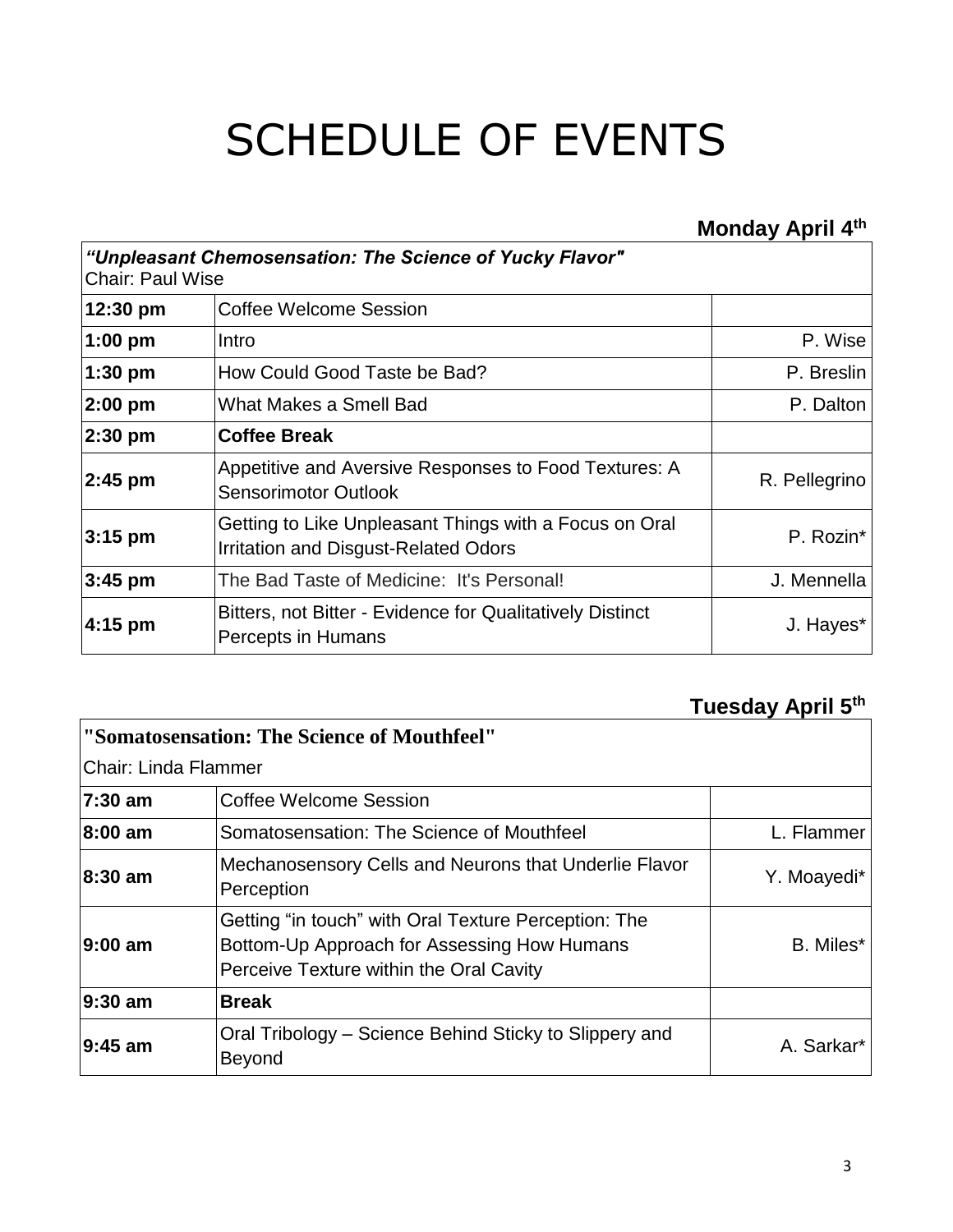| 10:15 am  | How Do We Measure an Experience that is Constantly<br>Changing?                                                                                                                                  | L. Flammer               |
|-----------|--------------------------------------------------------------------------------------------------------------------------------------------------------------------------------------------------|--------------------------|
| 10:45 am  | Integration of Diverse Orosensory Inputs Generates the<br>World of Mouthfeel Perception                                                                                                          | P. Breslin               |
| 11:15 am  | <b>Panel Discussion and Research Hypothesis</b><br><b>Generation</b><br>Panelists: P. Breslin, M. Cheung, L. Jegede*, B. Miles*,<br>Y. Moayedi*, N. Rawson, A. Sarkar*, P. Wise,                 | Moderator:<br>L. Flammer |
| 11:55 am  | <b>Closing Remarks</b>                                                                                                                                                                           | N. Rawson                |
| $1:00$ pm | Panel Discussion "How Innovation is Impacting the<br><b>Field of Malodor Detection and Masking"</b><br>Panelists: Fanny Turlure (Aryballe), Evan Beach<br>(Aryballe), Christopher Maute (Monell) | Presented by<br>Aryballe |

#### **\*Guest Speakers**

**John E. Hayes, Ph.D.** Professor, Food Science Director, Sensory Evaluation Center The Pennsylvania State University

#### **Brittany Miles, Ph.D.**

Post-Doctoral Researcher The Ohio State University College of Food Agricultural and Environmental **Sciences** 

#### **Yalda Moayedi-Esfahani, Ph.D.**

Assistant Professor in the Departments of Neurology and Otolaryngology–Head & Neck Surgery at Columbia University

#### **Paul Rozin, Ph.D.**

Professor, Psychology University of Pennsylvania

#### **Anwesha Sarkar, Ph.D.**

Chair of Colloids and Surfaces, School of Food Science & Nutrition University of Leeds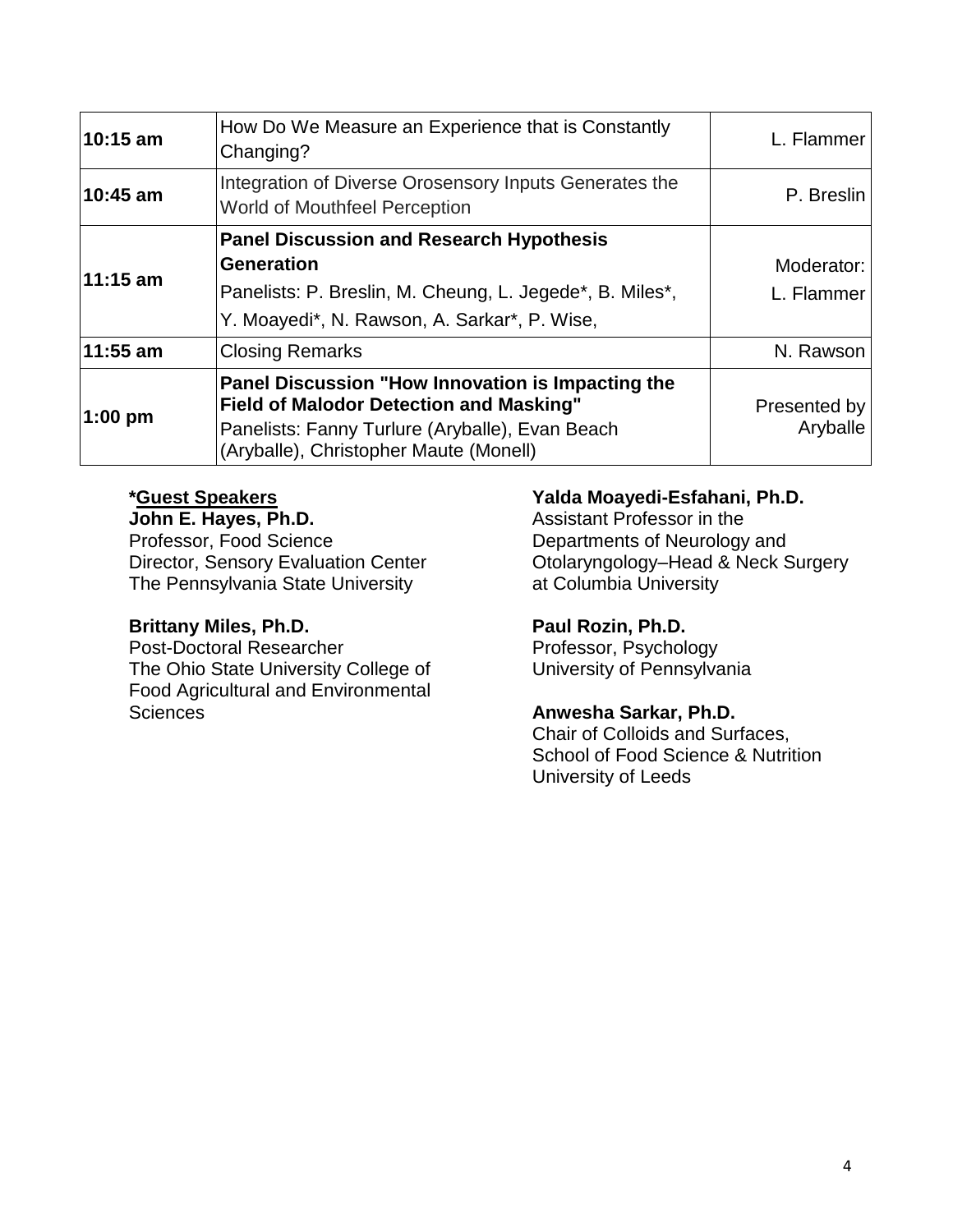## **Presentation Abstracts**

#### **Introduction**

#### Paul Wise

Hedonic response is perhaps the most salient aspect of flavor and other chemosensory experience. Based on hedonic response we approach or avoid, consume or reject. But what makes some sensations desirable and others undesirable? Sweetness, which usually indicates a rich source of energy, tends to be innately pleasurable, whereas bitterness, which may indicate the presence of toxins, tends to be innately aversive. Hedonic response to these tastes is sometimes described as "hardwired," but as Dr. Breslin will discuss, hedonic response can depend on past experience, context, and expectations. For example, many people not only tolerate but learn to savor bitterness in chocolate, coffee, or beer. Similarly, chemical irritation can warn us of exposure to potentially harmful levels of chemicals, and tends to be aversive by default. Yet, as Dr. Rozin will discuss, many people learn to love the burn of hot peppers or similar sensations in the context of foods. Dr. Rozin hypothesizes that learning to love hot peppers may be but one example of "benign masochism" or enjoyment of sensations and emotions associated with potential harm, after we learn that we are actually safe in a given context. As Dr. Dalton will discuss, hedonic response to smell is perhaps the most dependent on learning, experience, and expectations of all chemosensory perception. Mouthfeel and texture are also important for hedonic response and play a role in determining differences among consumers in responses to foods, as Dr. Pellegrino will discuss. Dr. Hayes will discuss some recent work suggesting that different compounds described as bitter may actually give rise to different experiences, with bitterness perceived as stronger or weaker in different parts of the mouth or at different times during sipping and swallowing. Thus, we may come to expect certain spatial and temporal patterns of bitterness in particular foods and beverages, such that bitter compounds in hops taste right in beer, but other bitter compounds might not. Of course, bitterness might be expected in a given context but still be problematic, such as the strong bitterness of many medications children must take orally. Dr. Mennella will discuss some work on individual differences in responses to bitterness in children and implications for acceptance of medicines.

#### **References**

Piqueras-Fiszman, B. and Spence, C. (2015) "Sensory expectations based on product-extrinsic food cues: An interdisciplinary review of the empirical evidence and theoretical accounts." *Food Quality and Preference*. 39, 165-179.

Smeets, M.A.M. and Dalton, P.H. (2005) "Evaluating the human response to chemicals: odor, irritation and non-sensory factors." *Environmental Toxicology and Pharmacology*. 19, 581-588.

Steiner, J.E., Glaser D., Hawilo M.E., and Berridge, K.E. (2001) "Comparative expression of hedonic impact: affective reactions to taste by human infants and other primates." *Neuroscience & Biohehavioral Reviews*. 25, 53-74.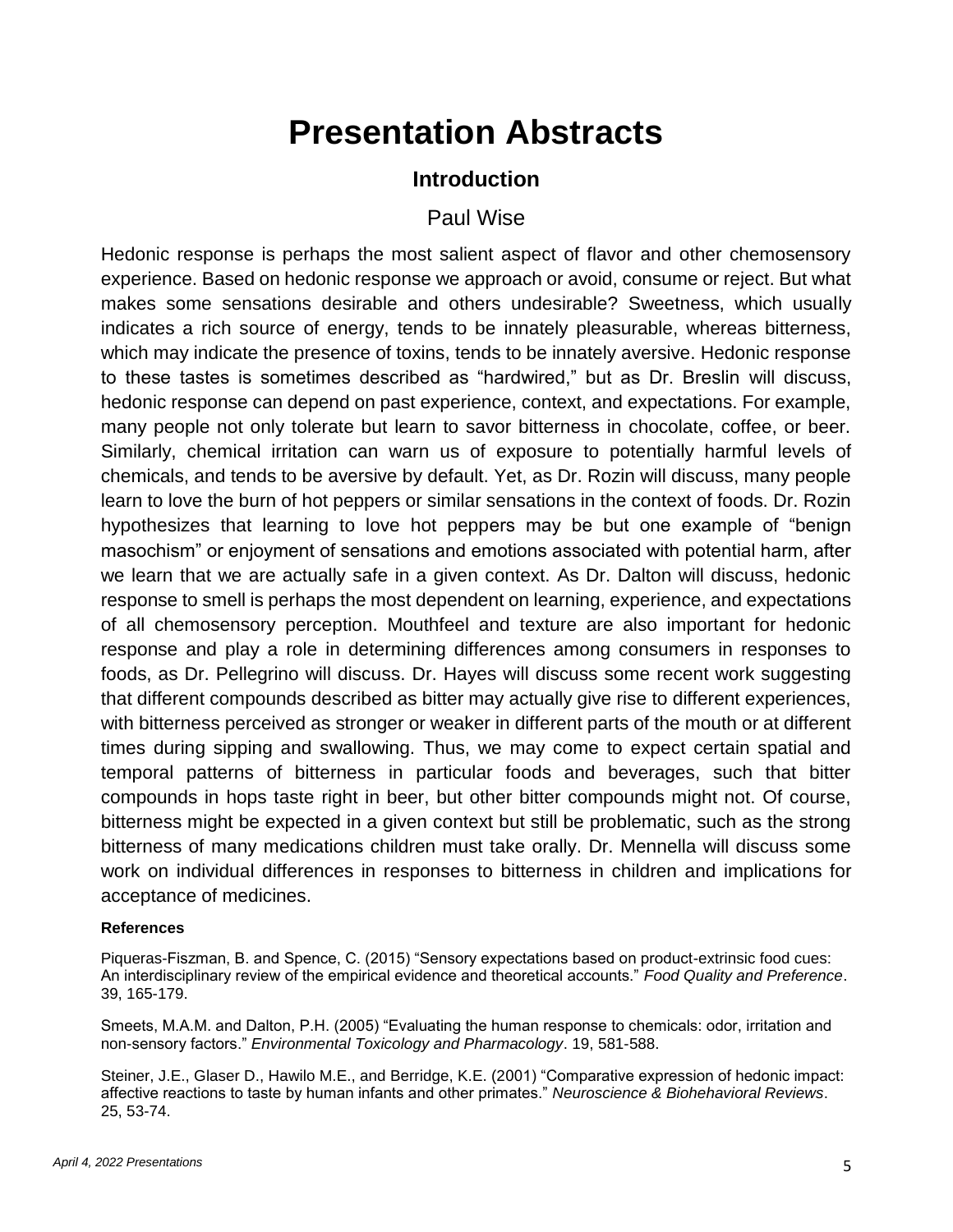#### **How Could Good Taste be Bad?**

#### Paul Breslin

When it comes to dis-tasteful experiences, foods and beverages may be perceived as unpleasant, though they contain typically-enjoyed stimuli. Reciprocally, typically-disliked tastes can also be enjoyed. Such inversions are common; just as many enjoy the bitterness of dark chocolate, espresso, and olives, so too, many dislike stimuli such as sugar, salt and fat depending on circumstances. What are these circumstances? I offer here five types of occasions when otherwise pleasant stimuli are rejected as unpleasant:

1) Preference-Aversion: Past the Bliss point of a preference-aversion function, sugar is too syrupy, fat is too greasy, salt is overly salty.

2) Mismatched Signal and Reward: Diet beverages are rejected relative to sugared beverages, even though the diet beverages are sweet. Sweetness without calories is a mismatch of an expected ratio of the two.

3) Unexpected Identity: A great tasting tomato juice may be rejected if presented as bloodorange juice. The match to memory engram is a poor fit to the expected flavor of orange juice.

4) Negative Consequences. Learned taste aversion from associated nausea. Conditioned taste aversion (CTA) causes the dislike of virtually any pleasant food or beverage.

5) Identity of Edible as Either Food vs. Beverage: Many foods are not acceptable as beverages and vice versa. People may eat a lot of maple syrup when on pancakes, but will not drink it from a glass; they may eat a steak with a fork and knife, but not drink it when pureed; they may eat hot savory water from a bowl, but will not drink savory water in a glass.

The influence of stimulus intensity, contextual cues, learning, expectation, and perceived forms can determine whether a taste or flavor is unpleasant and may even influence market success of products, despite the inclusion of traditionally pleasant stimuli.

#### **References**

Beauchamp, G.K. (2009) "Sensory and receptor responses to umami: an overview of pioneering work." *American Journal of Clinical Nutrition*. 90, 723S-727S.

Pelchat, M.L., Rozin, P. (1982) "The special role of nausea in the acquisition of food dislikes by humans." *Appetite*. 3, 341-351

Frank, H.E.R., Amato, K., Trautwein, M., Maia, P., Liman, E.R., Nichols, L.M., Schwenk, K., Breslin, P.A.S., Dunn, R.R. (2002) "The evolution of sour taste." *Proceedings of the Royal Society B*. 289, 20211918.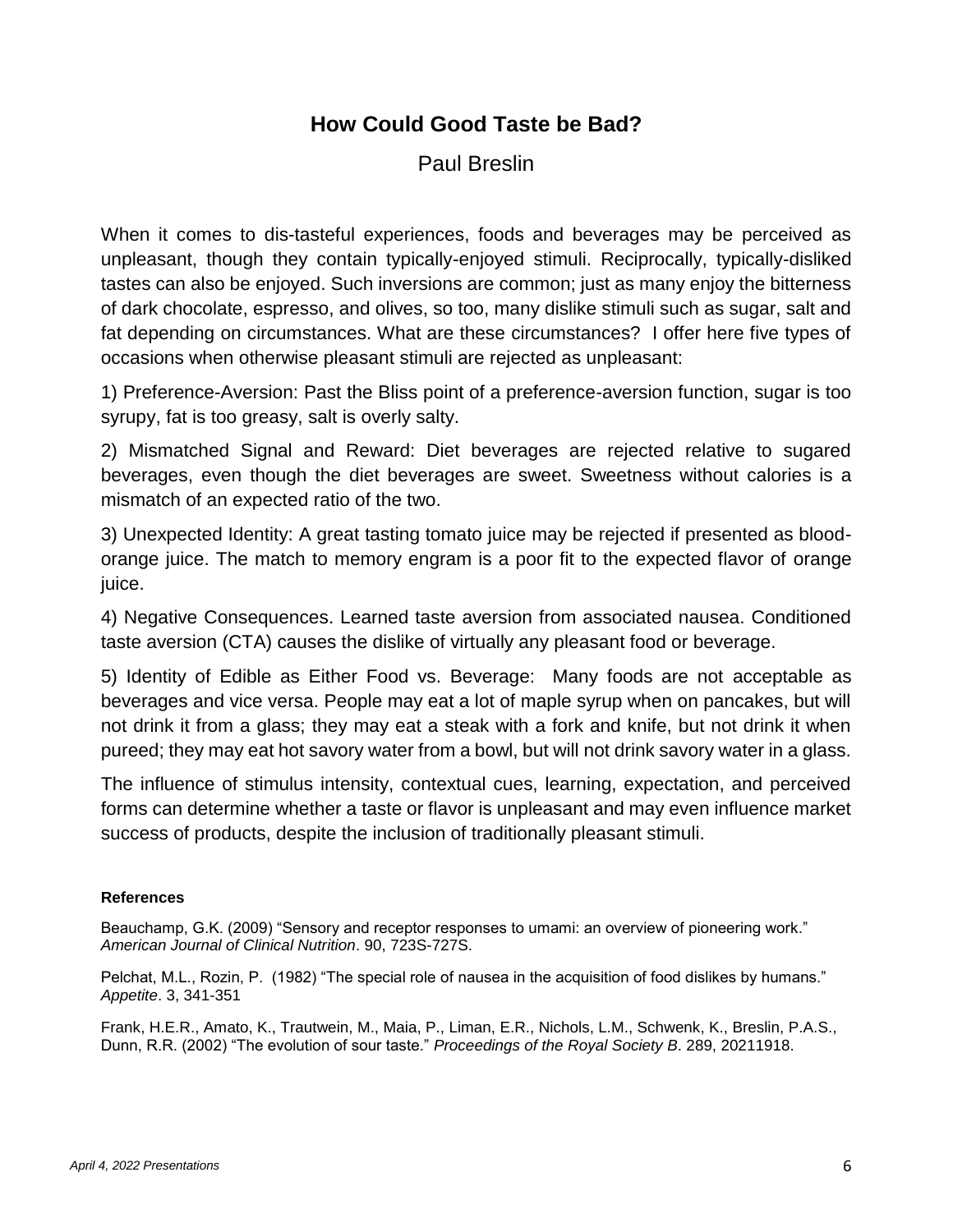#### **What Makes a Smell Bad**

#### Pamela Dalton

What properties make an odor smell good? What makes an odor smell bad? Are we hardwired to be attracted or repelled by any odors? Our noses are exquisitely sensitive chemical detectors, yet in the absence of context and experience, our olfactory system alone cannot parse the pleasantness or the safety of the airborne chemical molecules that surround us. Infants and very young children often express few negative evaluations of their odor world. Yet soon, they begin to adopt the hedonic responses of elders in their culture. In this talk, I will review the role of experience and context in the development of our hedonic responses to odor, emphasizing the malleability of our olfactory experience, which can shift on a momentary basis.

#### **References**

Khan RM, Luk CH, Flinker A, et al. Predicting odor pleasantness from odorant structure: pleasantness as a reflection of the physical world. *J Neurosci*. 2007;27(37):10015-10023.

de Araujo, I.E., Rolls, E.T., Velazco, M.I. Margo, C., Cayeux, I. Cognitive modulation of olfactory processing. *Neuron*, 46, 671-679 (2005)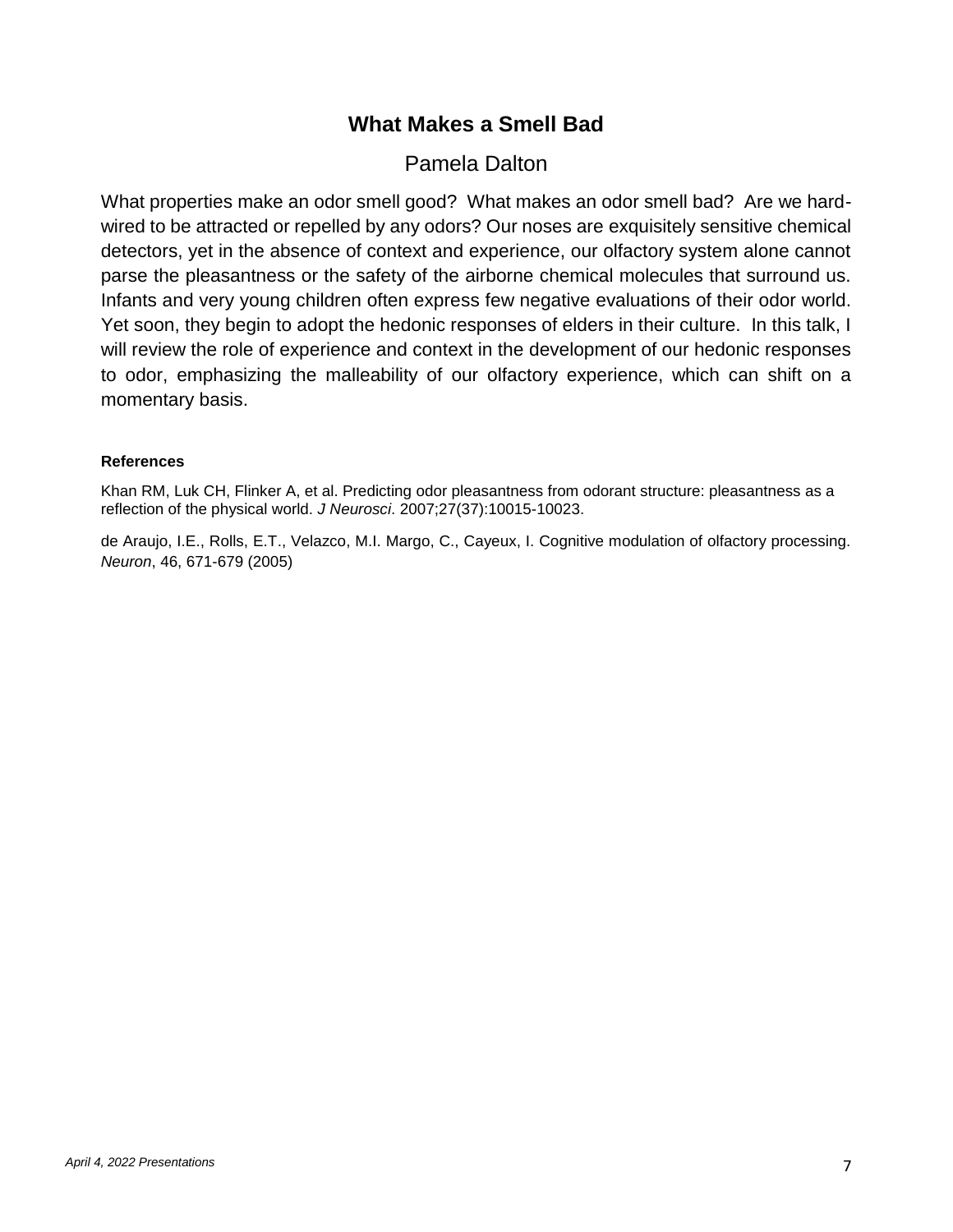### **Appetitive and Aversive Responses to Food Textures: A Sensorimotor Outlook**

### Robert Pellegrino

The sense of touch helps the consumer determine nutritional value and possible hazards that lead to changes in oral behavior. Texture is a material property that arises from the combination of structural, mechanical, and surface properties of foods which are detected through the senses of vision, hearing, and touch. Specific to oral textures, a feedback loop of sensory and motor actions move the jaw and tongue, along with lubrication from saliva, to manipulate the texture of the food to make it safe for ingestion. Texture is integral to the eating process leading to a food being accepted or rejected. Texture terms designed to relate fundamental, measurable properties with perceptual experience may be simple (e.g. soft) or complex (e.g. juicy), and different textures may arise as the food is broken down by eating processes. Additionally, physiological to psychological differences in individuals create variation in liking or disliking some textures depending on the food.

In this presentation, I will give an overview of how the texture-involved senses drive motor behaviors related to consumption or lack of (e.g. chewing parameters and gagging). I will discuss different textures that arise during mastication, impacting consumer's acceptance or rejection of a food, as well as segmentation of texture liking within populations.

#### **References**

Szczesniak, A. S. (2002) "Texture is a sensory property." *Food quality and preference*, *13*(4), 215-225.

Chen, J. (2014). "Food oral processing: Some important underpinning principles of eating and sensory perception." *Food Structure*, *1*(2), 91-105.

Pellegrino, R., and Luckett C.R.. (2020) "Aversive textures and their role in food rejection." *Journal of Texture Studies* 51 (5), 733-741.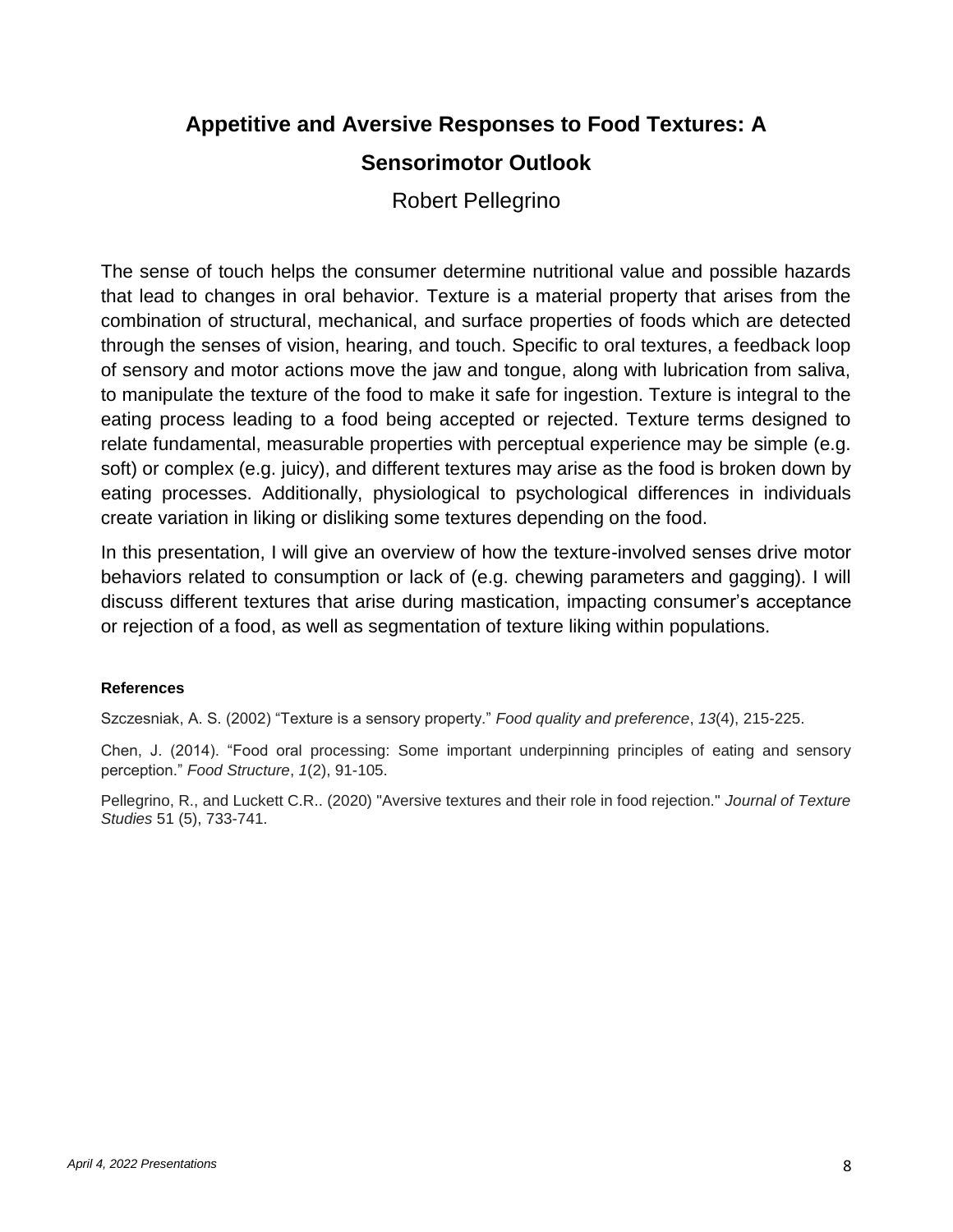## **Getting to Like Unpleasant Things with a Focus on Oral Irritation and Disgust-Related Odors**

Paul Rozin

Humans, and only humans, acquire likings for initially unpleasant things. Most of these have clearly sensory signatures. I have called this phenomenon benign masochism. I initially came to this view from studying how billions of humans come to love the sensation of oral irritation produced by chili pepper. The sensation is innately negative, but this same sensory representation becomes positively valenced after some experiences with it. The same is true for the sensory, decay odors, that are associated with disgust. Unlike oral irritation, these odors are not innately negative, but become negative in early development. A subset of these odors, depending on context, become attractive. An example is attraction by some to the odor of stinky cheese (decayed milk) or Southeast Asian fish sauce (decayed fish). There are abundant other examples like these, including acquired likes for extreme temperature sensations on the skin or in the mouth, the muscle pain associated with some types of exhaustion, fear as in roller coasters, and, most puzzling and non sensory, sadness as in films or music. Benign masochism is the hypothesis that all these things arise from the human realization that apparently harmful things are actually harmless, a matter of mind over body.

#### **References**

Rozin, P. (1990). Getting to like the burn of chili pepper: Biological, psychological and cultural perspectives. In B. G. Green, J. R. Mason & M. R. Kare (Eds.), *Chemical senses, Volume 2: Irritation* (pp. 231-269). New York: Marcel Dekker.

Rozin, P., Guillot, L., Fincher, K., Rozin, A., & Tsukayama, E. (2013). Glad to be sad and other examples of benign masochism. *Judgment and Decision Making, 8,* 439-447.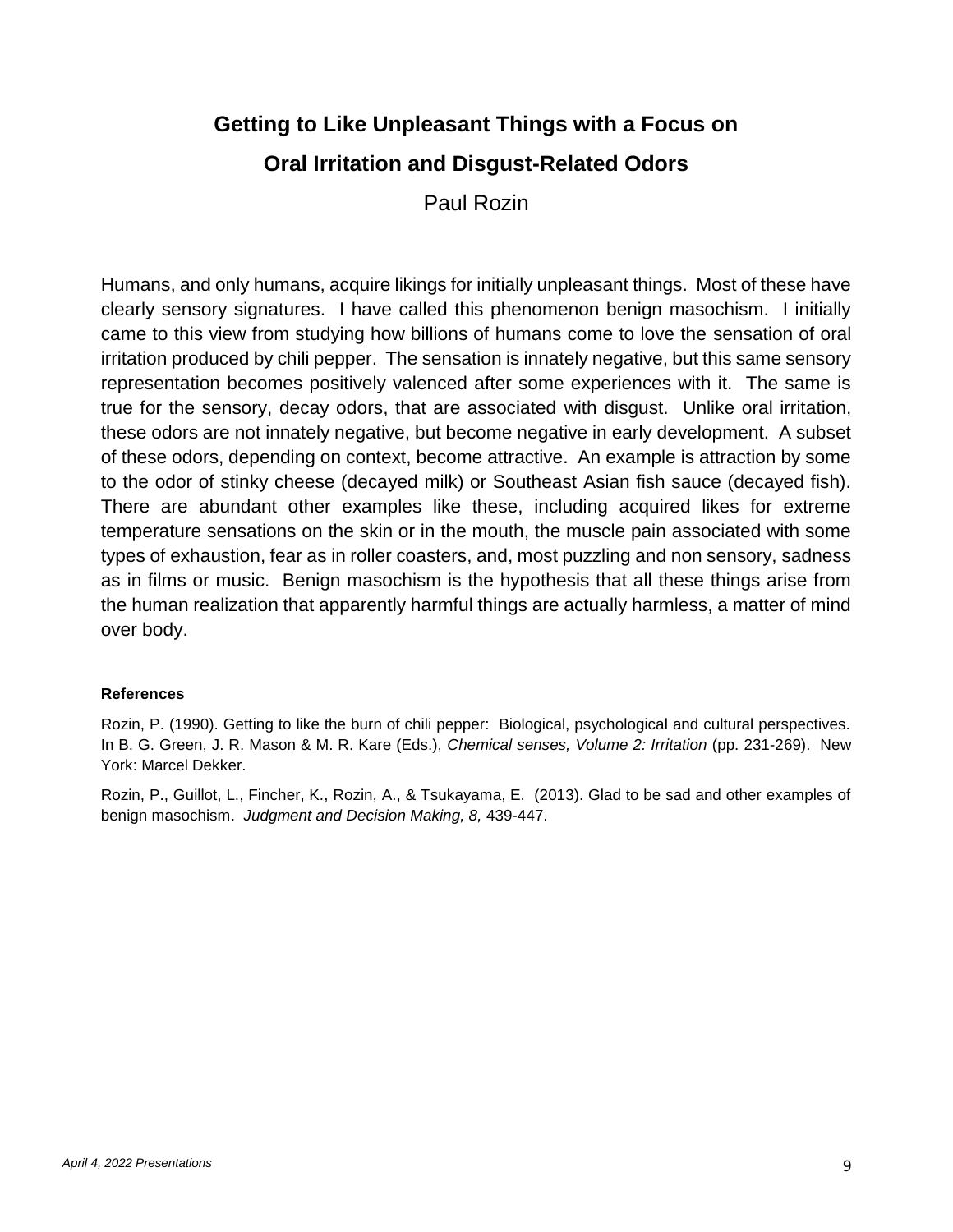#### **The Bad Taste of Medicines: It's Personal!**

#### **Julie A. Mennella**

Most of the world's children at some point require medicine. Some will refuse to take it because of its yucky taste, which can lead to substantial worsening of disease, increased health care costs, and even death. Although adults have an advantage because they typically take their medicines in solid oral dosage forms, which encapsulates the taste of bad taste of the active pharmaceutical ingredients, children vary greatly in their ability to swallow tablets and capsules and often take their medicines in liquid form which often tastes more bitter and/or irritating in the mouth. During the past few decades, we have made progress in developing methods to study taste in pediatric populations. In this talk, we will highlight basic research findings on bitter taste in children and the use of adult sensory panelists to investigate individual differences in the taste of a variety of pediatric formulations. Factors inherent to both the individual and the medicine contribute to challenges in medication acceptance. Such personal variation – a hallmark of human perception – is the focus of our research program, which takes into account individual differences in people's genes, taste and flavor perception, because "nobody is average".

#### **References**

Mennella, J.A. and Bobowski, N. (2015) The sweetness and bitterness of childhood: Insights from basic research on taste preferences. *Physiol Behav*. 152: 502-7.

Mennella, J.A., Mathew, P.S., and Lowenthal, E.D. (2017) Use of adult sensory panel to study individual differences in the palatability of a pediatric HIV treatment drug. *Clin Ther*. 39, 2038- 2048.

Mennella, J.A., Bobowski, N., Nolden A. (2018) Measuring sweet and bitter taste perception in children: Individual variation due to age and taste genetics. In: Fisher, J.O. and Lumeng, J. (eds). Pediatric food preferences and eating behaviors. Elsevier: New York, 1-28.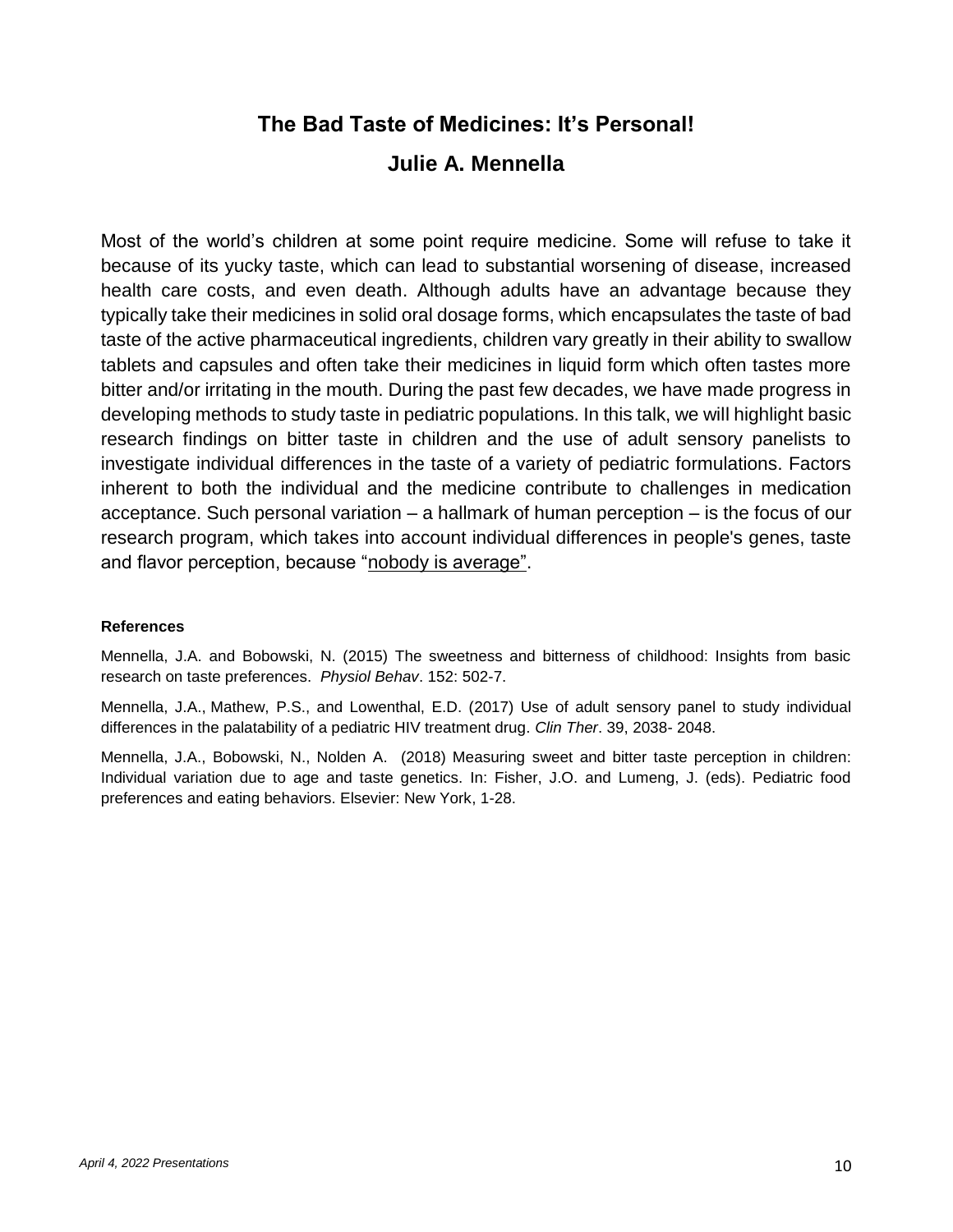#### **Bitters, not Bitter – Evidence for Qualitatively Distinct Percepts in Humans**

John E. Hayes

Diverse chemical classes activate a broad range of TAS2R receptors and are described as bitter by humans. Sensations from these chemicals are innately aversive, and stereotypical aversive responses are conserved across species, possibly as a warning against toxin ingestion. Critically however, stimuli may share a common verbal description in English without implying the specific sensations they evoke are qualitatively identical; for example, capsaicin and allyl isothiocyanate (from chilies and wasabi, respectively) are both described as 'burning', yet they are clearly perceptually distinct. Likewise, a growing body of data from different complementary psychophysical methods indicates humans can perceive perceptual differences between bitter stimuli. In Project 1, we determined isointense concentrations for 11 food grade bitter stimuli (at the group level) and confirmed none had any meaningful tastes or sensations besides bitter. These stimuli were then given to volunteers in a directed free sorting task; using Perceptual Mapping and Cluster Analysis, we found evidence of 3 distinct clusters, suggesting individuals may perceive these compounds differently, despite intensity matching (McDowell, unpublished). In Project 2, we compared intensity of quinine, sucrose octa-acetate, and tetralone on different regions of the oral cavity using whole mouth sip and spit delivery and localized application with cotton swabs. With sip and spit delivery, the stimuli were matched for intensity on the roof of the mouth and the middle and posterior tongue, but tetralone bitterness was depressed on the anterior tongue. When applied to discrete tongue regions, quinine was more intense than tetralone on fungiform papillae, but the reverse was true on circumvallate papillae (Higgins & Hayes 2019). In Project 3, we generated time intensity profiles for 10 isointense bitter stimuli. When standard scaffolding parameters (Tmax, AUC, etc) were compared via Principal Component Analysis and Cluster Analysis, we found evidence for 2 distinct clusters: the first typified by faster in-mouth onset, and faster rate of decay, and a second group with slower onset rate, slower decay, and a post swallow increase in intensity (Higgins, Gipple, & Hayes 2021). In Project 4, we intensity matched 3 bitterants (quinine, sucrose octa-acetate, and isolone) in a non-hoppy non-alcoholic beer matrix. These were used in a Difference-From-Control (DFC) task with the isolone spiked sample as the control. Both quinine and sucrose octa-acetate spiked beers were significantly different from a blinded control (Higgins & Hayes 2020). Collectively, these data suggest humans are able to perceive subtle differences between various bitter stimuli in aqueous solutions and real foods, even when they are not able to describe the differences verbally, and that these perceptual differences may be cued by temporal and regional differences.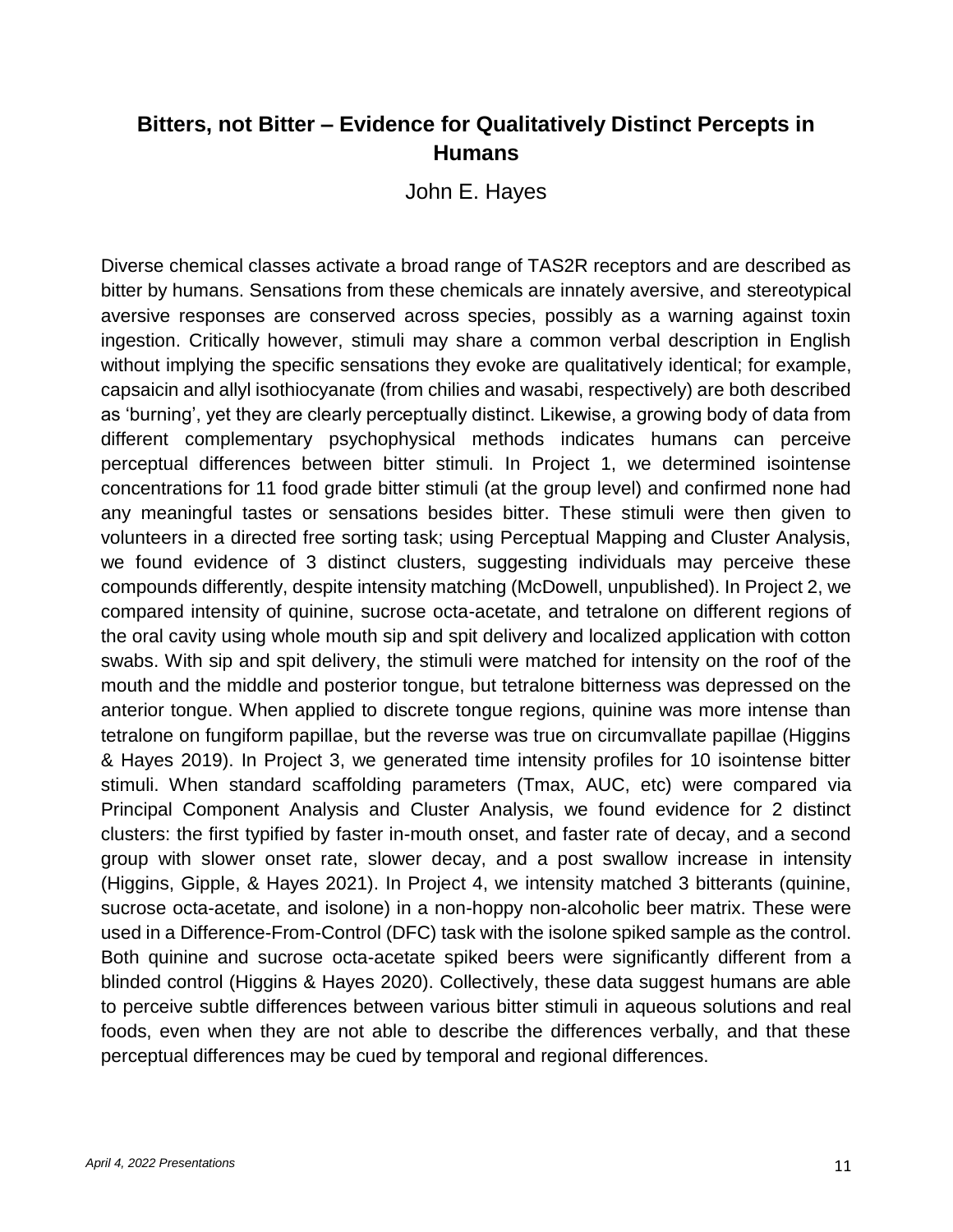#### **References**

Higgins, M.J. and Hayes, J.E. (2019) "Regional Variation of Bitter Taste and Aftertaste in Humans", *Chemical Senses*, 44(9): 721–732.

Higgins, M.J., Gipple J.T., and Hayes J.E. (2021). "Common bitter stimuli show differences in their temporal profiles before and after swallowing", *Food Quality and Preference*. 87: 104041.

Higgins, M.J., and Hayes J.E. (2020). "Discrimination of Isointense Bitter Stimuli in a Beer Model System", *Nutrients*. 12(6):1560.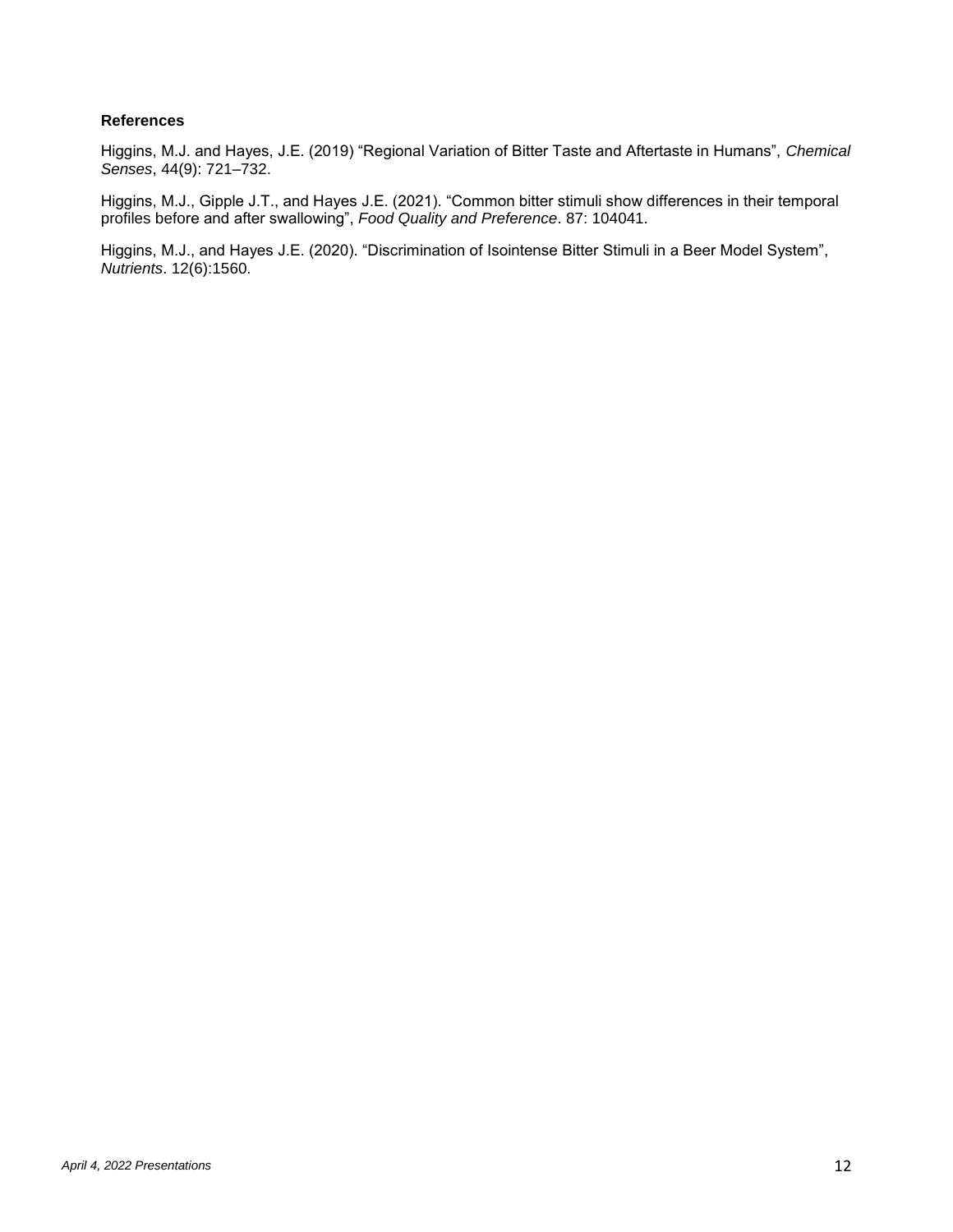#### **Somatosensation: The Science of Mouthfeel**

#### Linda Flammer

Our understanding of taste, smell, and irritation has come a long way. Yet our knowledge of oral somatosensation, specifically mouthfeel, is much less understood. This colloquium will provide you with a solid scientific overview of what is known about mouthfeel from several different disciplines. First, we will review terminology. There are many senses that comprise the oral experience of foods, beverages, and personal care products besides taste and smell. What exactly is somatosensation and is it different from mechanosensation or chemesthesis? What is proprioception? Does it play a role in mouthfeel? Are all of these senses discrete or is there overlap? After clarifying the scientific terminology, each of our speakers will provide you with the latest developments in the science of mouthfeel. Dr. Moayedi will guide us through the cells and neurons in the mouth that give rise to mechanosensation. Dr. Miles will link individual perception with physical structures in the mouth to understand why individuals may vary in their ability to perceive texture attributes and why certain individuals may be more or less sensitive to given percepts. Dr. Sarkar will give us a primer on oral tribology. She will explain how the perception of mouthfeel is dynamic and the result of friction or lubrication created between the surfaces of the mouth including the tongue, the hard and soft palates, and the teeth. Next, I will return to highlight the need for our sensory methods to evolve to capture the dynamic nature of mouthfeel and propose a new approach. We will also visit the dizzying array of terms used to describe mouthfeel and then underscore the need to move toward well-defined, quantifiable, and standardized sensory attributes so that we can clarify this complex sense. Next, Dr. Breslin will consider how taste, smell, and somatosensation are integrated to create the overall oral experience of food, beverages, and personal products. Finally, we will have a panel discussion to identify pressing research questions and hypotheses. The goal of the discussion is to outline a compelling research program on mouthfeel that will enable the development of healthier and more sustainable products such as plant-based meat alternatives and low-alcohol adult beverages with acceptable mouthfeel, and new foods tailored for the needs of an aging population.

#### **References**

Smyth H., Gebremariam M.M., Flammer L.J., Mantilla S.O., Baier S., and Stokes J.R. (2017) "A new approach to capture sensory information for texturally complex foods. 13<sup>th</sup> Pangborn Sensory Science Symposium, Providence, RI, USA.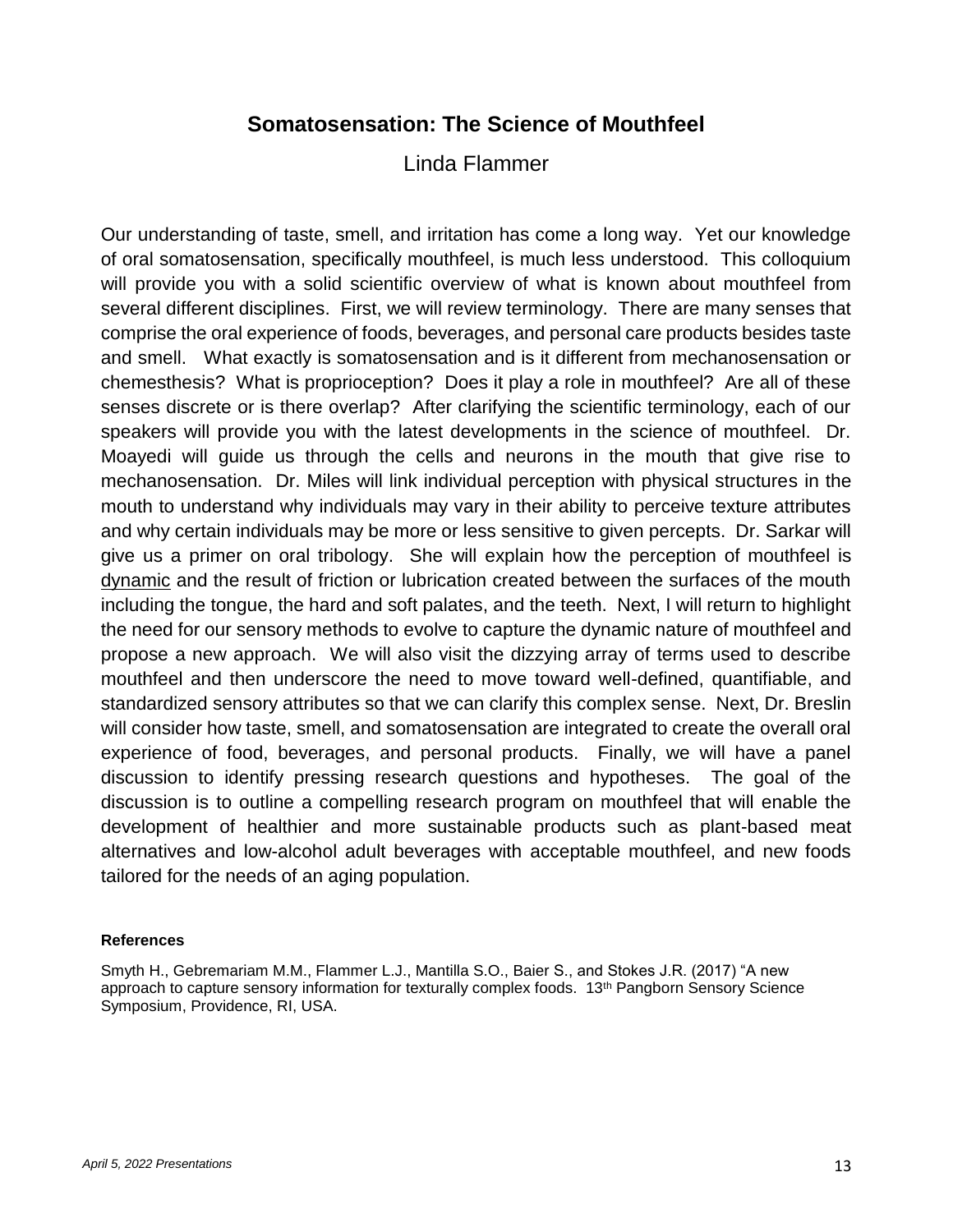## **Mechanosensory Cells and Neurons that Underlie Flavor Perception Yalda Moayedi Esfahani**

Oral mechanosensation subserves a myriad of functions in feeding including flavor perception, bolus preparation, and swallow. During feeding, food contacts oral and upper airway sites, initiating mechanotransduction. Each site has a unique complement and organization of mechanosensory cells and neurons embedded in its mucosa that transduce features of food texture and contribute to flavor construction and feeding mechanics. These tissues also have unique structural and biomechanical properties that influence the responses of mechanosensory neurons to touch. Understanding the diversity of mechanosensory organs in oral tissues, their environment, and their response properties allows us to build hypotheses about how they contribute to flavor construction. Recent work describes the diversity of oral mechanoreceptors and their response features. The organization of mechanoreceptors in the hard palate is homologous to that of the fingertips with Merkel-cell neurite complexes at the base of epithelial pegs and Meissner's corpuscles between pegs. This arrangement confers the palate with high tactile acuity that gives it the ability to detect moving and static stimuli. The tongue, on the other hand, has unique end organs whose functional properties are not well known. We investigated the functional properties of trigeminal mechanoreceptors innervating the tongue and found five distinct functional groups, each with varying response thresholds and kinetics. Collectively, the proportion of mechanosensory units suggests that the tongue is best equipped for sensing moving stimuli, like that felt when actively feeding, drinking or speaking. We use this information to develop hypotheses on the roles of mechanoreceptors in detecting textural features of foods, like viscosity, mouthcoating, lubrication, and astringency.

#### **References**

Moayedi, Y., Michlig, S., Park, M., Koch, A., Lumpkin, E.A. (2021) "Somatosensory innervation of healthy human oral tissues*." Journal of Comparative Neurology*. 529: 3046–3061.

Moayedi, Y., Xu, S., Obayashi, S.K., Hoffman, B.U., Gerling, G.J., Lumpkin, E.A. (2022) "In vivo calcium imaging identifies functionally and molecularly distinct subsets of tongue-innervating mechanosensory neurons." *bioRxiv* [Preprint]: 2022.02.11.480171.

Handler, A., & Ginty, D. D. (2021). The mechanosensory neurons of touch and their mechanisms of activation. *Nature reviews. Neuroscience*, 22(9), 521–537.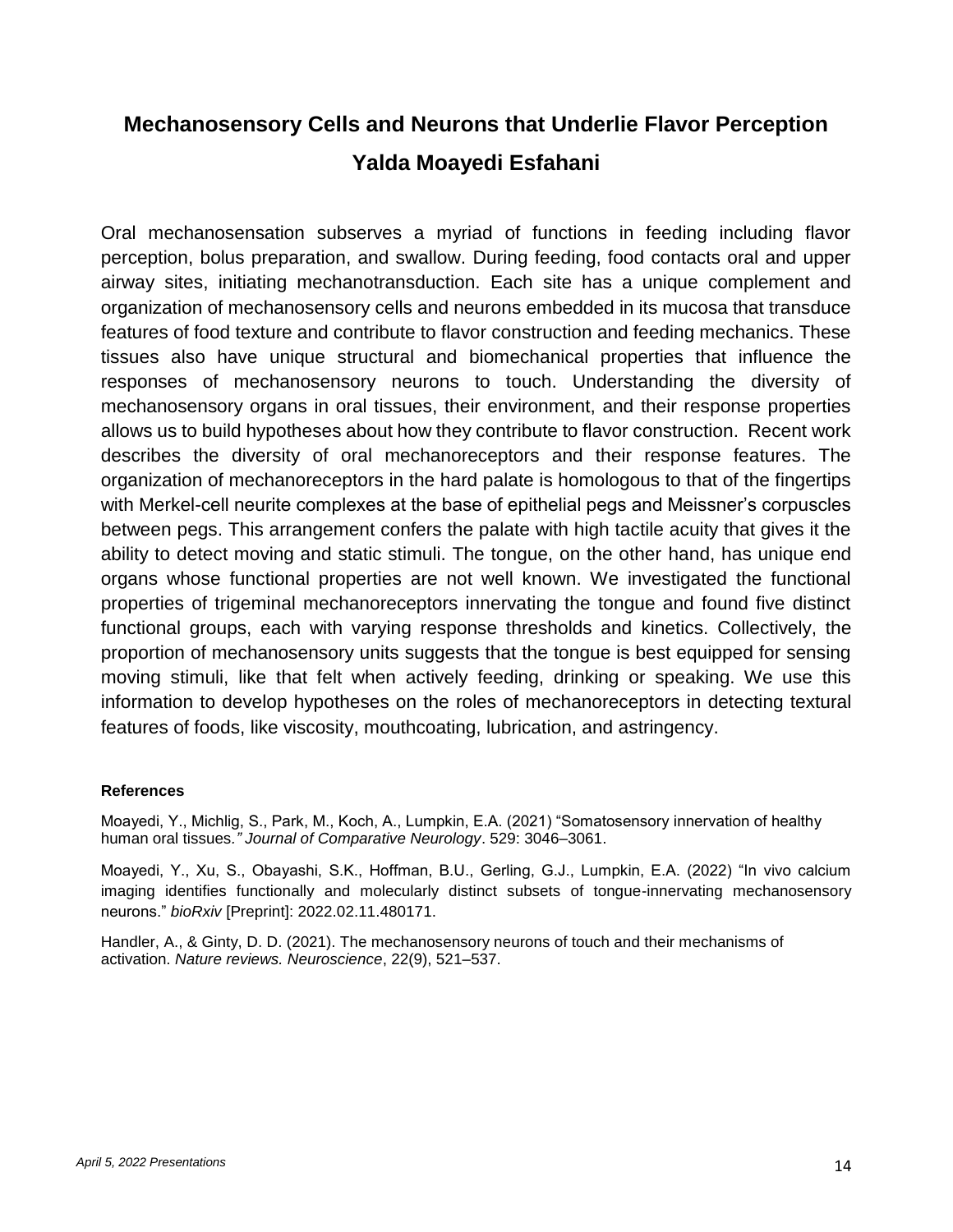#### **Getting "in touch" with Oral Texture Perception:**

#### **The Bottom-Up Approach for Assessing How Humans Perceive Texture within the Oral Cavity**

Brittany Miles

Product texture and perceived mouthfeel are critical to the acceptance and liking of many products. However, studies completed trying to characterize this perception often approach tactile acuity from a "top-down" perspective, trying to understand how variations in food products or systems may result in changes in perception or liking. Insights gained from these studies have limited generalizability outside of the system of interest as they do not identify the mechanisms involved in perception, simply the effects of the changes in the system in question. An alternative to this method is the "bottom-up" approach, wherein knowledge about physical structures and their innervation is integrated with psychophysical data to understand not only how individuals may vary in their ability to perceive texture attributes, but also why certain individuals may be more or less sensitive to given percepts. To demonstrate the efficacy of this methodology, we will explore the elucidation of a perception mechanism for high-viscosity solutions ( $\eta \leq 1000cP$ ) in the mouth. By pairing psychophysical data with anatomical characterization, we substantiate the contribution of filiform papillae and palatal rugae to viscosity perception. Average papillary length and density significantly predicted discrimination acuity on the tongue. While on the hard palate, perception ability was linked to palatal rugal attributes of compressibility and proportion of the total palate area. Moreover, sensitivity of the tongue and palate within a given individual were not correlated, suggesting that individuals may compensate for a lack of sensitivity of one tissue with sensitivity of the other. Using this "bottom-up" method of perception characterization, we pave the way for more targeted texture.

#### **References**

Miles, B. L., Wu, Z., Kennedy, K. S., Zhao, K., & Simons, C. T. (2022). Elucidation of a lingual detection mechanism for high-viscosity solutions in humans. *Food & Function*, 13(1), 64-75.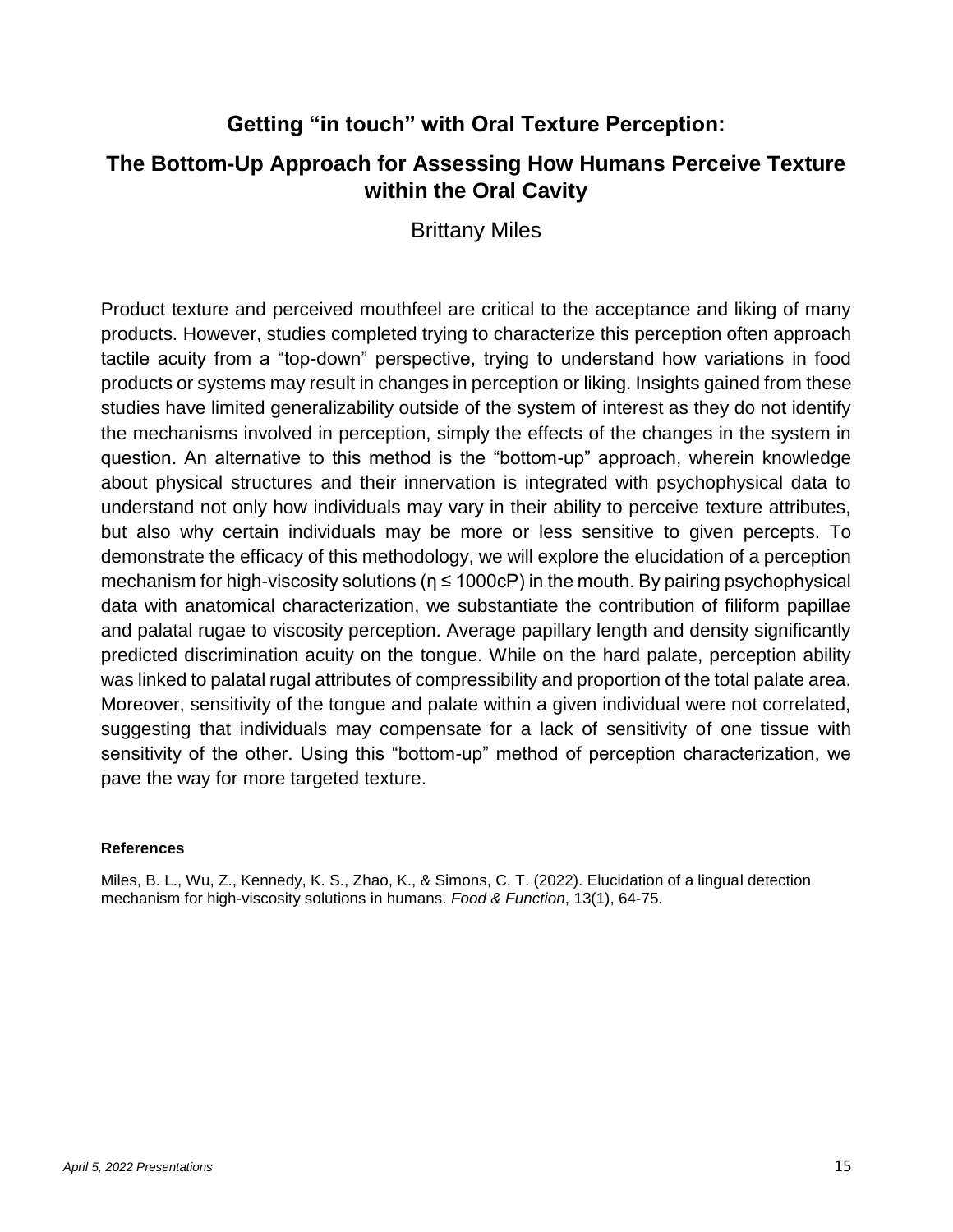#### **Oral Tribology – Science Behind Sticky to Slippery and Beyond**

#### Anwesha Sarkar

Oral tribology at multiple length scales<sup>1-3</sup> is emerging as a new paradigm in food science to quantify friction and lubrication of food-saliva mixtures in the oral surfaces. This is largely due to the current consensus on oral processing dynamics, where researchers have proposed that the well-established 'rheology' (bulk property) cannot explain all the mouthfeel features such as astringency, smoothness, pastiness *etc.*, and these perception are better explained by rather under-researched 'tribology' (surface property of food-saliva bolus based lubricants)<sup>1,2,4</sup>. Although biopolymers in general have attracted significant research attention for tribological analysis, systematic tribological characterization of proteins is fairly limited in literature to date. In this talk I will discuss some recent case studies from our laboratory on macroscale tribological performance of a range of plant and dairy proteins<sup>5,6</sup>, microgels and some real food applications<sup>7</sup>. I will also give some examples where oral tribology has been successful in correlating friction coefficients to sensory attributes in model foods<sup>8,9</sup> and lubricity is used as a modifiable factor in food to trigger satiety<sup>10,11</sup>. Finally, development of novel 3D soft tribo-surfaces<sup>12</sup> to emulate the highly sophisticated real tongue surfaces in terms of deformability, roughness (height and spatial distribution of papillae) and wettability as well as tribological performance will be covered.

#### **References**

1. Sarkar A, Soltanamadi S, Chen J, Stokes JR. 2021. Oral tribology: providing insight into oral processing of food colloids. *Food Hydrocolloids*, 117, Art No. 106635.

- 2. Sarkar A, Andablo-Reyes E, Bryant M, Dowson D, Neville A. 2019. Lubrication of soft oral surfaces. Current Opinion in *Colloid & Interface Science*, 39, pp. 61-75.
- 3. Liamas E, Connell SD, Ramakrishna SN, Sarkar A. 2020. Probing the frictional properties of soft materials at the nanoscale. *Nanoscale*, 12, pp. 2292-2308.

4. Sarkar A and Krop EM (2019) Marrying oral tribology to sensory perception: a systematic review. Current Opinion in *Food Science*, 27, pp. 64-73.

5. Kew B, Holmes M, Stieger M, Sarkar A. 2021. Oral tribology, adsorption and rheology of alternative food proteins. *Food Hydrocolloids*, 116, Art No. 106635.

6. Zembyla M, Liamas E, Andablo-Reyes E, Gu K, Krop EM, Kew B, Sarkar A. 2021. Surface adsorption and lubrication properties of plant and dairy proteins: A comparative study. *Food Hydrocolloids*. 111, Art No. 106364.

7. Laguna L, Sarkar A et al. (2017) Relating rheology and tribology of commercial dairy colloids to sensory perception *Food and Function*, 8, pp. 563-573.

8. Stribițcaia E, Krop, EM, Holmes, M, Sarkar A. (2020). Tribology and rheology of bead-layered hydrogels: Influence of bead size on sensory perception. *Food Hydrocolloids*, 104, Art No. 105692.

9. Krop EM, Hetherington MM, Miquel S, Sarkar A (2019) On relating rheology and oral tribology to sensory properties in hydrogels. *Food Hydrocolloids*, 88, pp. 101-113.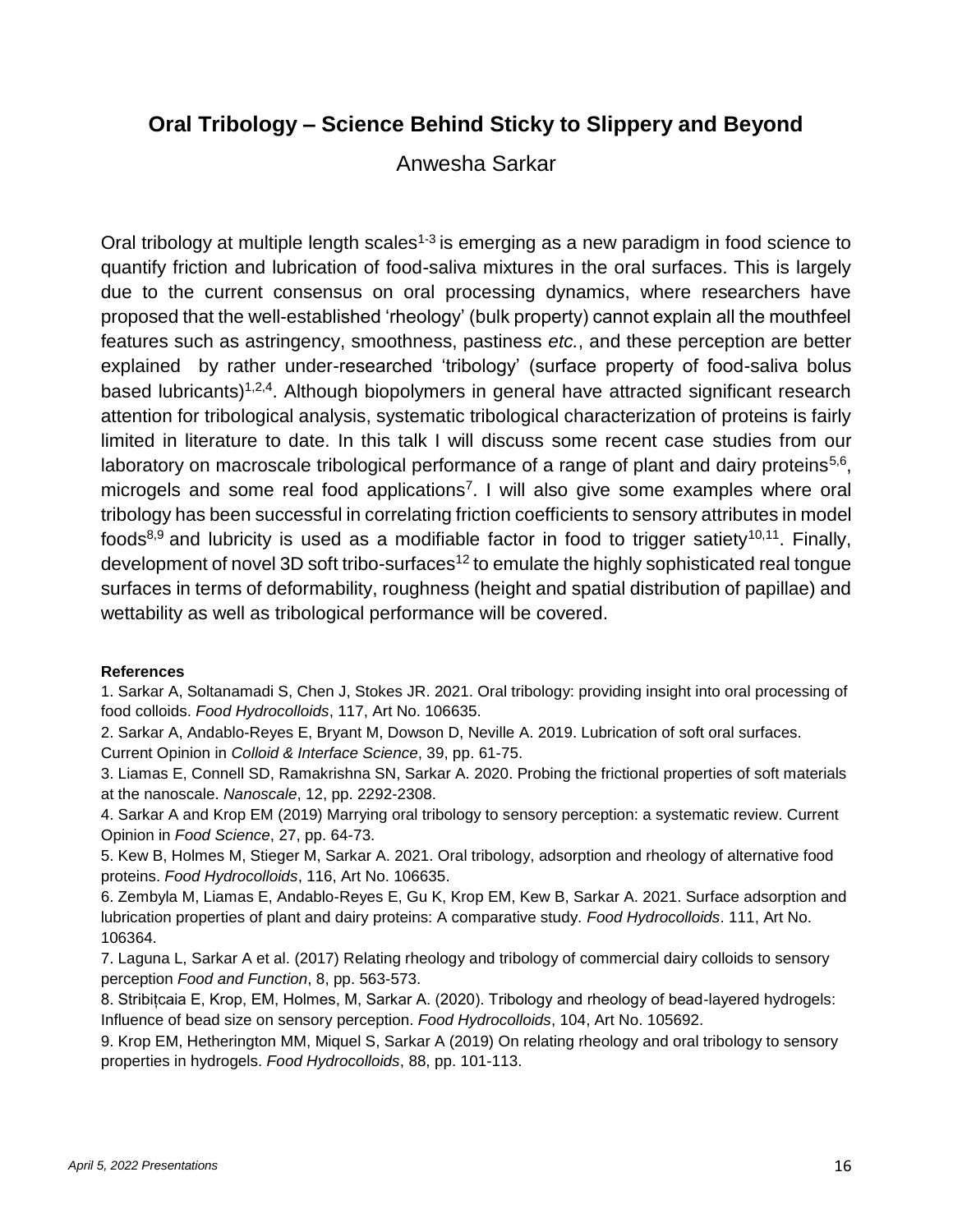10. Stribițcaia E, Gibbons C, Sier J, Boesch C, Blundell J, Finlayson G, Sarkar A. 2021. Effects of oral lubrication on satiety, satiation and salivary biomarkers in model foods: A pilot study. *Appetite*, 165, Art No. 105427.

11. Krop EM, Sarkar A et al. (2019) The influence of oral lubrication on food intake: A proof-of-concept study. *Food Quality and Preference*, 74, pp. 118-124.

12. Andablo-Reyes E, Bryant M, Neville A, Hyde P, Sarkar R, Francis M, Sarkar A. 2020. 3D biomimetic tongue-emulating surfaces for tribological applications. *ACS Applied Materials and Interfaces*, 12, pp. 49371- 49385.

#### **Acknowledgements**

The European Research Council is acknowledged for its financial support (Funding scheme, ERC Starting Grant 2017, Project number 757993) for this work.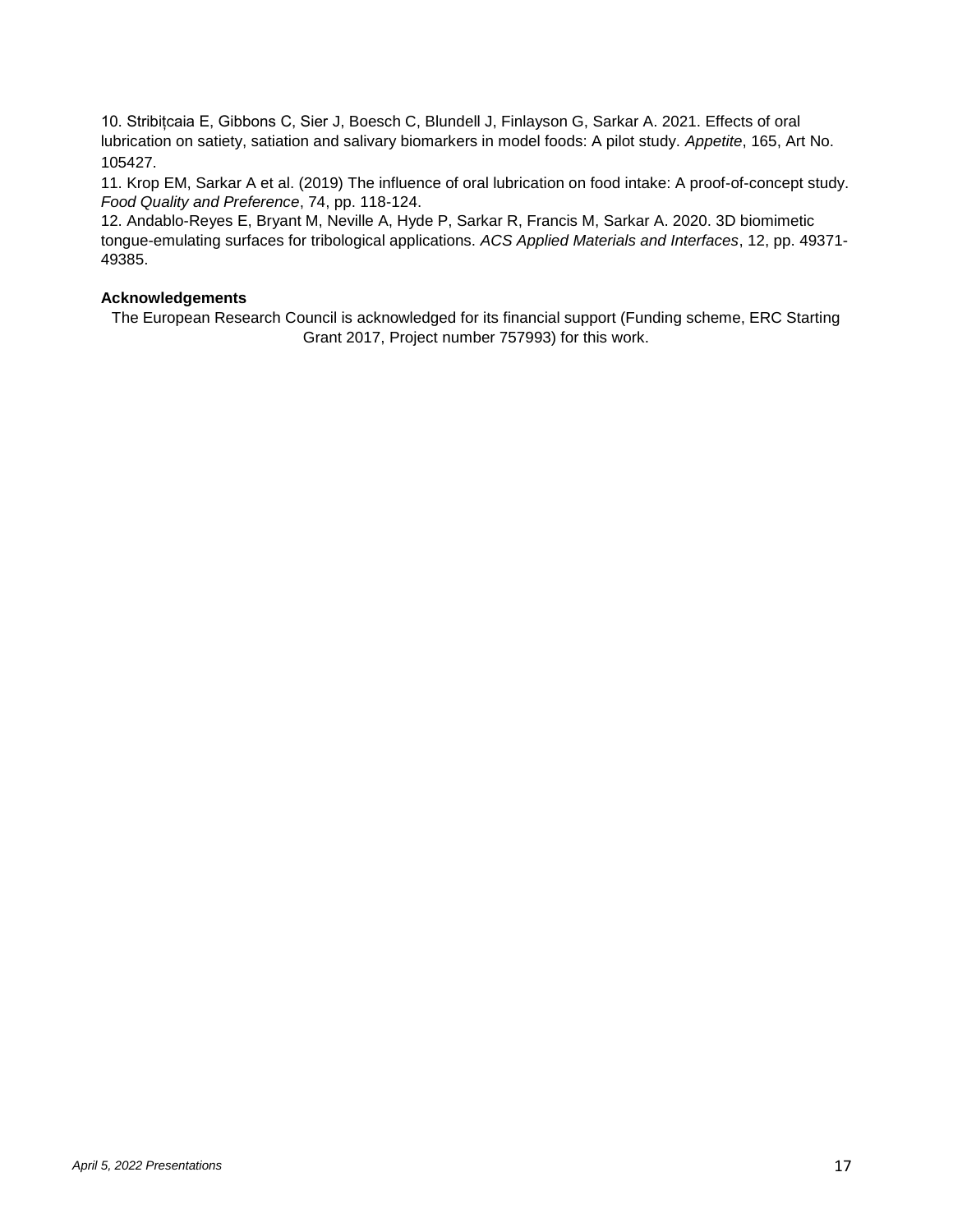#### **How Do We Measure an Experience that is Constantly Changing?**

Linda Flammer

Enter "mouthfeel" into Google and a dizzying array of terms pops up. Review the literature and it becomes obvious that the terms for mouthfeel are often ambiguous and not standardized. Mouthfeel is the next sensory frontier and it is complex. To clarify this sense, it is essential to develop an agreed-upon classification model that includes well-defined, quantifiable sensory attributes with corresponding physical stimuli. In addition, the classification model must capture the dynamic nature of mouthfeel when consuming a food or beverage. For example, a potato chip is crispy when first placed in the mouth, mushy when ready to swallow, and generates an oily mouth coating which might become more salient after swallowing. Capturing multidimensional and dynamic sensory information when consuming a food or beverage remains a challenge. Descriptive analysis (DA) provides detailed profile information, but with limited ability to capture the temporal changes in perception. Temporal dominance of sensation (TDS) and time intensity (TI) methods, provide temporal change information for dominant sensations, but are limited in the number of attributes that can be measured. We need an approach that can simultaneously characterize the detailed sensory experience while taking into account dynamic changes during chewing, sipping, and swallowing. We propose a new method, Temporal Descriptive Profiling (TDP). The method divides the oral experience into three phases: 1) first 2-4 bites; 2) chewing until the point of first swallow; and 3) swallowing and mouth clearing. This method enables capturing a rich array of qualities (5-7) at each phase and characterizes the temporal changes of the oral experience. We found this method was able to better discriminate five products than DA or TDS alone.

#### **References**

Agorastos G., Halsema E.V., Bast A., Klosse P. (2020) Review of Mouthfeel Classification. A New Perspective of Food Perception. *Journal of Food Science & Nutrition*: JFSN-107.

Smyth H., Gebremariam M.M., Flammer L.J., Mantilla S.O., Baier S., and Stokes J.R. (2017) "A new approach to capture sensory information for texturally complex foods. 13<sup>th</sup> Pangborn Sensory Science Symposium, Providence, RI, USA.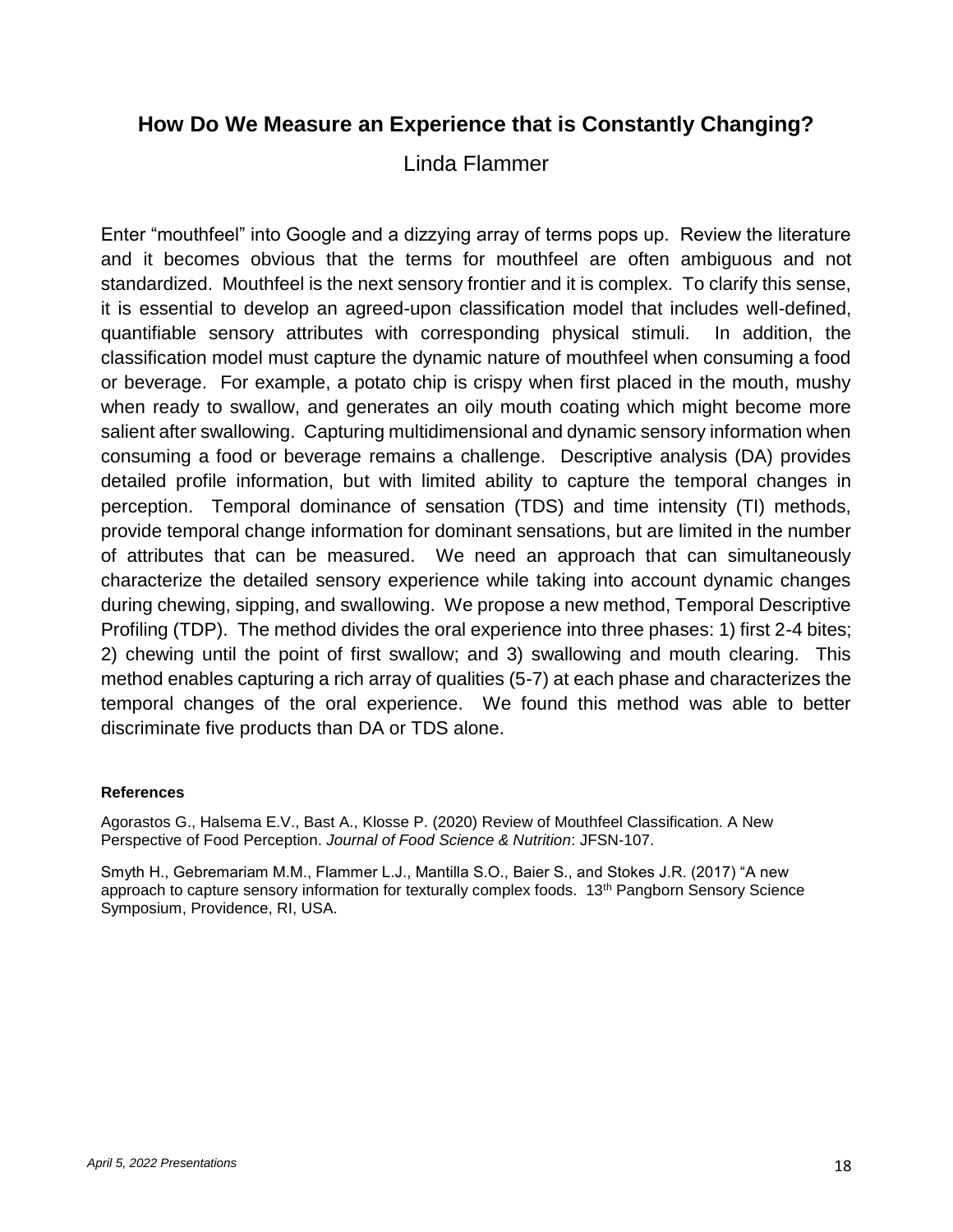## **Integration of Diverse Orosensory Inputs Generates the World of Mouthfeel Perception**

Paul Breslin

Mouthfeel refers to the everyday mechanical sensations from foods and beverages in the mouth that may be described as: thick, fatty, smooth, chalky, pulpy, creamy, greasy, astringent, gritty, mouthcoating, mushy, crunchy, gooey, melty, chewy, sticky, slimy, etc. These experiences arise from both the static and dynamic sensory inputs of the mechanosensory (epithelial: touch/tactile/flow) and the propriosensory (joint, muscle, ligament: tension/contraction/position/movement) components of the somatosensory modality. These sub-modality systems give rise to sensations that can be organized along several physical dimensions of: lubrication/tribology, particle size, viscosity, adhesion, elasticity, and others. There are other somatosensory sub-modalities that can modulate mouthfeel experience, such as the thermosensory system (epithelial, dental: cold/cool/warm/hot) and the nociceptive system (epithelial, dental: tissue/dental damage, irritation, burning, chemical stimulation [chemesthesis]). Furthermore, the remaining sensory modalities, taste, smell, sight, and sound, can all modulate the overall mouthfeel experience. But in the absence of mechanosensory and proprioceptive inputs, there is no mouthfeel. Some mouthfeel experiences are inherently due to the interaction of multiple physical dimensions co-occurring in the mouth. For example, creaminess involves the intersection of moderate levels of viscosity, elasticity, and lubrication. There is broad interest in understanding how oral mechanosensory experiences can be modulated by tastes and odors. For example, the addition of salt (NaCl) increases perceived fullness of a split-pea soup. In addition, the fattiness of an oral food is enhanced by the presence of dairy fat (butter) odors. We will consider how the various aspects, attributes, sub-modalities and dimensions of oral experience integrate to give rise to the holistic experience or Gestalt that we experience as mouthfeel.

#### **References**

Gillette M. (1985) "Flavor effects of sodium chloride." *Food Technology*. 39, 47–52.

Stokes, J.R., Boehm, M.W., Baier, S.K. (2013). "Oral processing, texture and mouthfeel: From rheology to tribology and beyond". *Current Opinion in Colloid & Interface Science*. 18, 349–359.

Yackinous, C., Guinard, J.-X. (2000) "Flavor Manipulation Can Enhance the Impression of Fat in Some Foods." *Journal of Food Science*. 65, 909.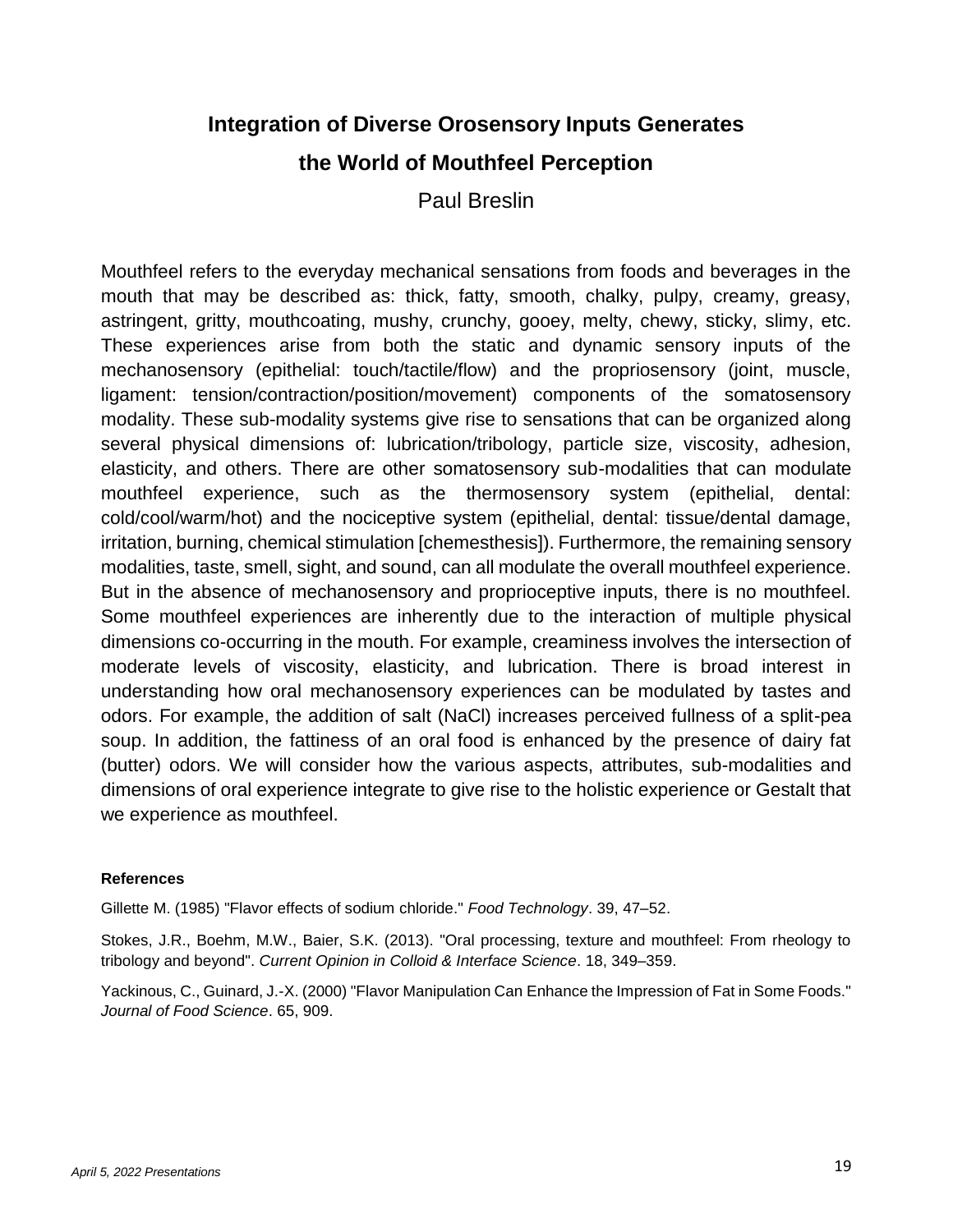# **Glossary of Terms**

| <b>Sensory Systems of the Mouth</b> |                                                                                                                                                                                                                                                                                                                                                                                                                                                                                      |
|-------------------------------------|--------------------------------------------------------------------------------------------------------------------------------------------------------------------------------------------------------------------------------------------------------------------------------------------------------------------------------------------------------------------------------------------------------------------------------------------------------------------------------------|
| Chemesthesis                        | Chemesthesis is the chemical sensitivity of the skin and<br>mucous membranes. Chemesthetic sensations arise<br>when chemical compounds activate receptors associated<br>with other senses that mediate pain and thermal<br>perception. Examples include the burn of chili pepper, the<br>cooling of menthol, and the tingle of carbonation.                                                                                                                                          |
| <b>Facial Nerve</b>                 | The seventh cranial nerve performs motor and sensory<br>functions. The facial nerve controls the muscles that help<br>you smile, frown, wrinkle your nose, and raise your<br>eyebrows and forehead. It also carries taste sensation<br>and other sensory information from the anterior two-thirds<br>of the tongue.                                                                                                                                                                  |
| Glossopharyngeal Nerve              | The ninth cranial nerve performs motor and sensory<br>functions including providing taste sensation from the<br>posterior one-third of the tongue. It also innervates the<br>muscle responsible for elevating the larynx and pharynx<br>during speaking and swallowing.                                                                                                                                                                                                              |
| Mechanosensation/<br>Mechanosensory | Mechanosensation is the transduction of mechanical<br>stimuli into neural signals. Mechanosensation provides<br>the basis for the senses of touch, pressure, vibration,<br>proprioception, pain, and hearing.                                                                                                                                                                                                                                                                        |
| Nociception/Nociceptive             | Nociception is the detection of painful stimuli. Specialized<br>neurons detect extremes of heat, cold, mechanical, and<br>chemical signals and alert the body of potential dangers.                                                                                                                                                                                                                                                                                                  |
| Proprioception/Propriosensory       | Proprioception, otherwise known as kinesthesia, is your<br>body or mouth's ability to sense movement and location.                                                                                                                                                                                                                                                                                                                                                                   |
| Somatosensation/Somatosensory       | Somatosensation is the group of sensory modalities that<br>are associated with touch, pressure, pain, temperature,<br>position, movement, vibration, and internal body senses<br>like a stomach ache.                                                                                                                                                                                                                                                                                |
| Thermosensation                     | Thermosensation is the sensing of temperature.                                                                                                                                                                                                                                                                                                                                                                                                                                       |
| <b>Trigeminal System</b>            | The trigeminal system consists of neurons and their axons<br>in the trigeminal nerve (cranial nerve V). It is named<br>trigeminal because it has three branches: the eye, nose,<br>and mouth. These neurons and their associated endings<br>are typically activated by chemicals classified as irritants,<br>such as air pollutants (e.g., sulfur dioxide), ammonia,<br>ethanol, vinegar, menthol (cooling), capsaicin (burning of<br>chili peppers), mustard, wasabi, and the like. |
| Vagus Nerve                         | The tenth cranial nerve performs important roles in<br>involuntarymotor and sensory including mucus and saliva<br>production, skin and muscle sensations, speech, and<br>taste.                                                                                                                                                                                                                                                                                                      |
|                                     |                                                                                                                                                                                                                                                                                                                                                                                                                                                                                      |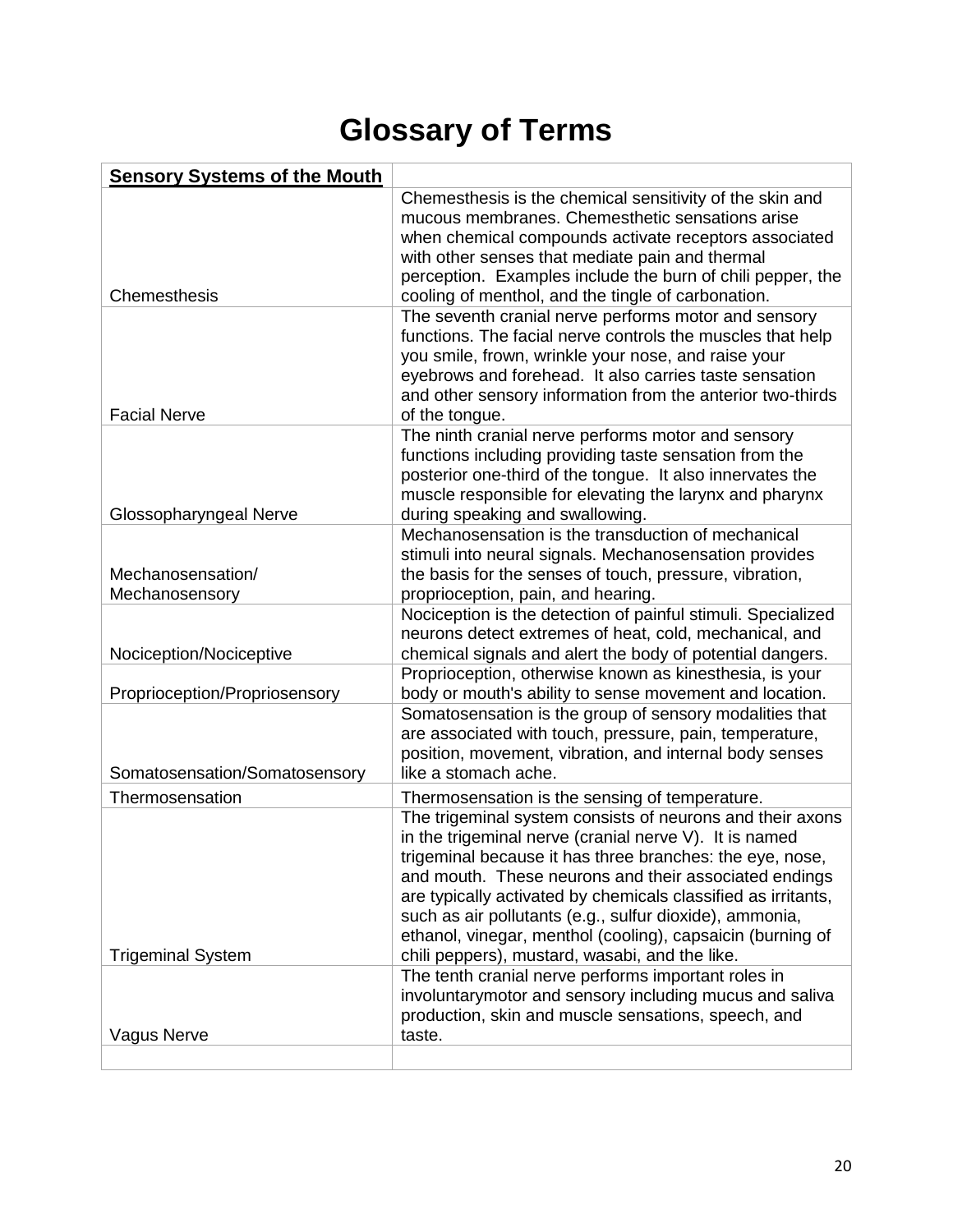| <b>Cells, Neurons, Structures of the Mouth</b> |                                                                                                                                                                                                                                                                                                                                                                           |  |
|------------------------------------------------|---------------------------------------------------------------------------------------------------------------------------------------------------------------------------------------------------------------------------------------------------------------------------------------------------------------------------------------------------------------------------|--|
|                                                | The structure at the end of a peripheral nerve. Examples of<br>end organs are the muscle end plate at the end of a motor                                                                                                                                                                                                                                                  |  |
| End Organ                                      | neuron and the receptor at the end of a sensory neuron.<br>The thin tissue forming the outer layer of a body's surface<br>and lining the alimentary canal and other hollow structures.<br>Its function is to act as a covering or lining of various bodily                                                                                                                |  |
| Epithelium/Epithelial                          | surfaces and cavities.                                                                                                                                                                                                                                                                                                                                                    |  |
| <b>Epithelial Pegs</b>                         | Extensions in the epithelium that project into the underlying<br>connective tissue in both skin and mucous membranes.                                                                                                                                                                                                                                                     |  |
| Filiform Papillae/ Papillary                   | Fine, small, cone-shaped papillae covering most of the<br>back of the tongue. They are responsible for giving the<br>tongue its texture and are responsible for the sensation of<br>touch.                                                                                                                                                                                |  |
| <b>Fungiform Papillae</b>                      | Raised mushroom-shaped structures that are scattered<br>across the tongue's surface. Their number ranges between<br>200 and 400. They contain the taste buds and also sense<br>temperature and touch.                                                                                                                                                                     |  |
| <b>Hard Palate</b>                             | The roof of the mouth is the palate. The front part that is<br>bony or hard is the hard palate.                                                                                                                                                                                                                                                                           |  |
| <b>Krause End Bulbs</b>                        | A specialized sensory nerve ending enclosed in a capsule<br>in the skin. It is associated with temperature sensations<br>and may also be a mechanoreceptor.                                                                                                                                                                                                               |  |
| <b>Meissner Corpuscles</b>                     | A cutaneous nerve ending responsible for transmitting the<br>sensations of light touch and vibration. On the skin,<br>meissner corpuscles are most sensitive to low-frequency<br>vibrations between 10 to 50 Hertz and can respond to skin<br>indentations of less than 10 micrometers. They are<br>abundant in the fingertips and eyelids, and are also in the<br>mouth. |  |
| <b>Merkel Cell Neurite Complexes</b>           | A unique sensory unit that mediates mechanosensation.                                                                                                                                                                                                                                                                                                                     |  |
| Palatal Rugae                                  | Asymmetrical and irregular elevations on the roof of the<br>mouth, just behind the teeth. They are prominent and each<br>individual's rugar are unique like fingerprints and can be<br>used for identification.                                                                                                                                                           |  |
| <b>Soft Palate</b>                             | The roof of the mouth is the palate. The back part this is<br>not bony but soft is the soft palate.                                                                                                                                                                                                                                                                       |  |
| <b>Transient Receptor Potential (TRP)</b>      | TRP channels are ion channels that maintain intracellular<br>calcium homeostasis to regulate various functions in the<br>respective cells such as pain or taste.                                                                                                                                                                                                          |  |
| <u>Methods</u>                                 |                                                                                                                                                                                                                                                                                                                                                                           |  |
| Descriptive Analysis (DA)                      | Descriptive analysis is a method which involves the<br>training of panellists to quantify specific sensory attributes<br>for appearance, flavour, texture and aftertaste.                                                                                                                                                                                                 |  |
| Psychophysics                                  | A method that quantitatively investigates the relationship<br>between physical stimuli (such as different concentrations<br>of sucrose solutions) and the sensations and perceptions<br>they produce (such as sweetness intensity).                                                                                                                                       |  |
|                                                |                                                                                                                                                                                                                                                                                                                                                                           |  |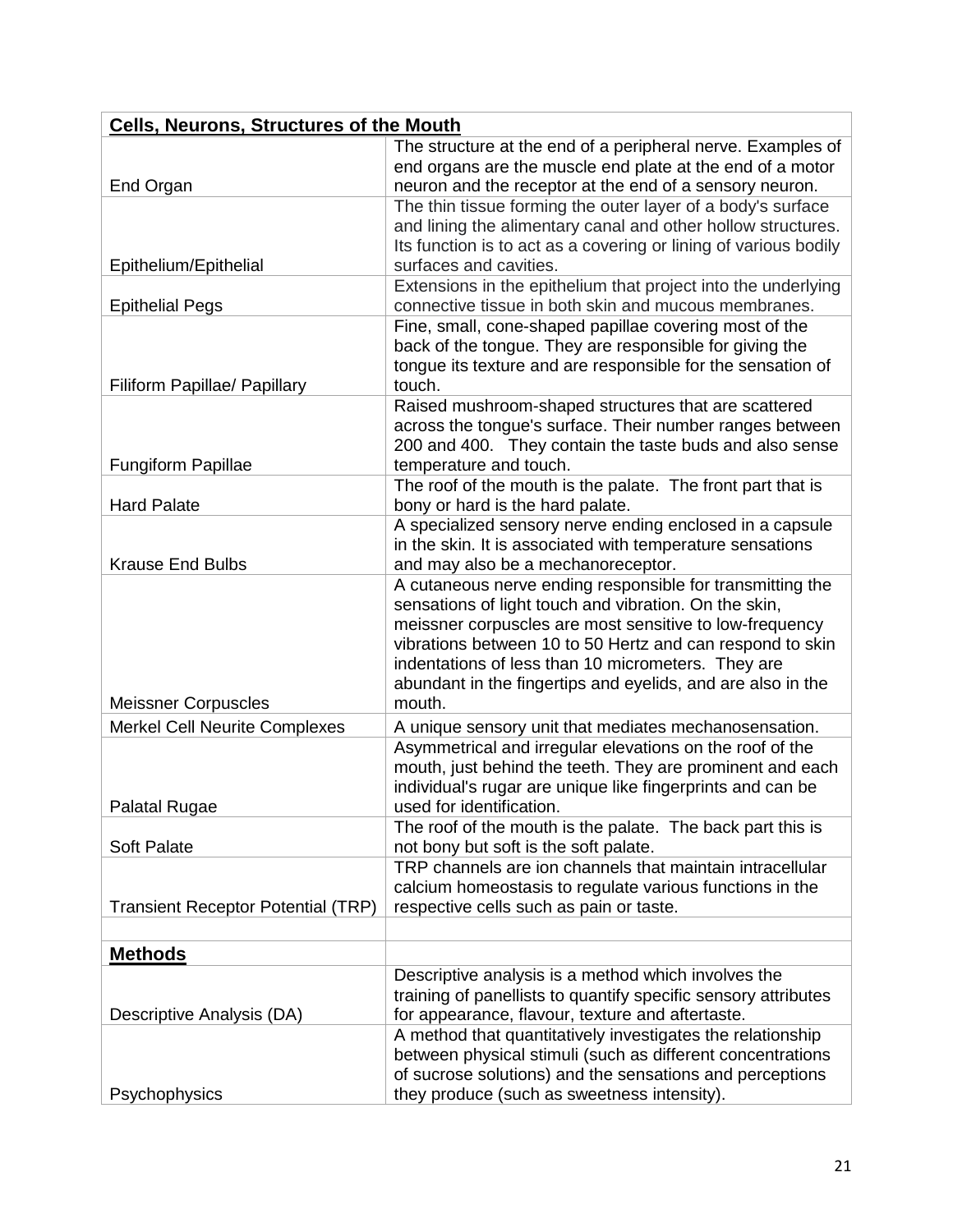| <b>Temporal Dominance of Sensation</b><br>(TDS) | A sensory method to evaluate the most dominant<br>sensation over time (Pineau, Cordelle & Schlich, 2003).<br>Panellists are presented with a list of attributes and asked<br>to choose the dominant ones over consumption of the<br>product. A dominant attribute is the most striking<br>perception at a time, not necessarily the most intense one<br>(Pineau et al., 2009). |
|-------------------------------------------------|--------------------------------------------------------------------------------------------------------------------------------------------------------------------------------------------------------------------------------------------------------------------------------------------------------------------------------------------------------------------------------|
| <b>Time Intensity</b>                           | A special form of intensity scaling that is either repeated at<br>short intervals or continuous. It offers some advantages<br>over a single intensity estimate, giving more detailed<br>information on changes in flavor and texture over time.                                                                                                                                |
| Visual Analog Scale (VAS)                       | A horizontal line with verbal descriptors (word anchors) at<br>each end to express the extremes of a sensation.<br>Subjects put a mark on the line to indicate the degree of<br>the sensation they are experiencing.                                                                                                                                                           |
|                                                 |                                                                                                                                                                                                                                                                                                                                                                                |
| <b>Physics</b>                                  |                                                                                                                                                                                                                                                                                                                                                                                |
| Biomechanical                                   | Biomechanics is a branch of biophysics. It focuses on how<br>mechanical forces act on the body and how the body<br>tissues and structures respond to these forces.                                                                                                                                                                                                             |
| Deformability                                   | The degree to which applying a force can make a particle<br>or solid change shape.                                                                                                                                                                                                                                                                                             |
| <b>Feeding Mechanics</b>                        | The forces and motions used during eating such as bite<br>force, degree of mouth opening, etc.                                                                                                                                                                                                                                                                                 |
| Friction                                        | The resistance that one surface or object encounters when<br>moving over another.                                                                                                                                                                                                                                                                                              |
| <b>Kinetics</b>                                 | In physics, the study of forces acting on mechanisms. In<br>chemistry and biochemistry, the study of the rates of<br>reactions.                                                                                                                                                                                                                                                |
| Lubrication/Lubricity                           | The control of friction and wear by the introduction of a<br>friction-reducing film between moving surfaces in contact.<br>The lubricant used can be a fluid, solid, plastic substance,<br>and the like.                                                                                                                                                                       |
| Oral Tribology                                  | The science of understanding the friction and lubrication<br>between food and beverages with saliva-coated oral<br>surfaces including the tongue, palate, teeth, and oral<br>mucosa.                                                                                                                                                                                           |
| Rheology                                        | The scientific field that encompasses the flow phenomena<br>of matter (solids, liquids, and gases) and notably involves<br>time-dependent behavior under the influence of stresses.                                                                                                                                                                                            |
| Temporal                                        | Relating to time                                                                                                                                                                                                                                                                                                                                                               |
| Tribology                                       | The science of friction, lubrication and wear in interacting<br>surfaces in relative motion                                                                                                                                                                                                                                                                                    |
| Viscosity                                       | The state of being thick, sticky, and semifluid in<br>consistency, due to internal friction.                                                                                                                                                                                                                                                                                   |
| Wettability                                     | The attraction of a liquid phase to solid surface, and it is<br>typically quantified using a contact angle with the solid<br>phase.                                                                                                                                                                                                                                            |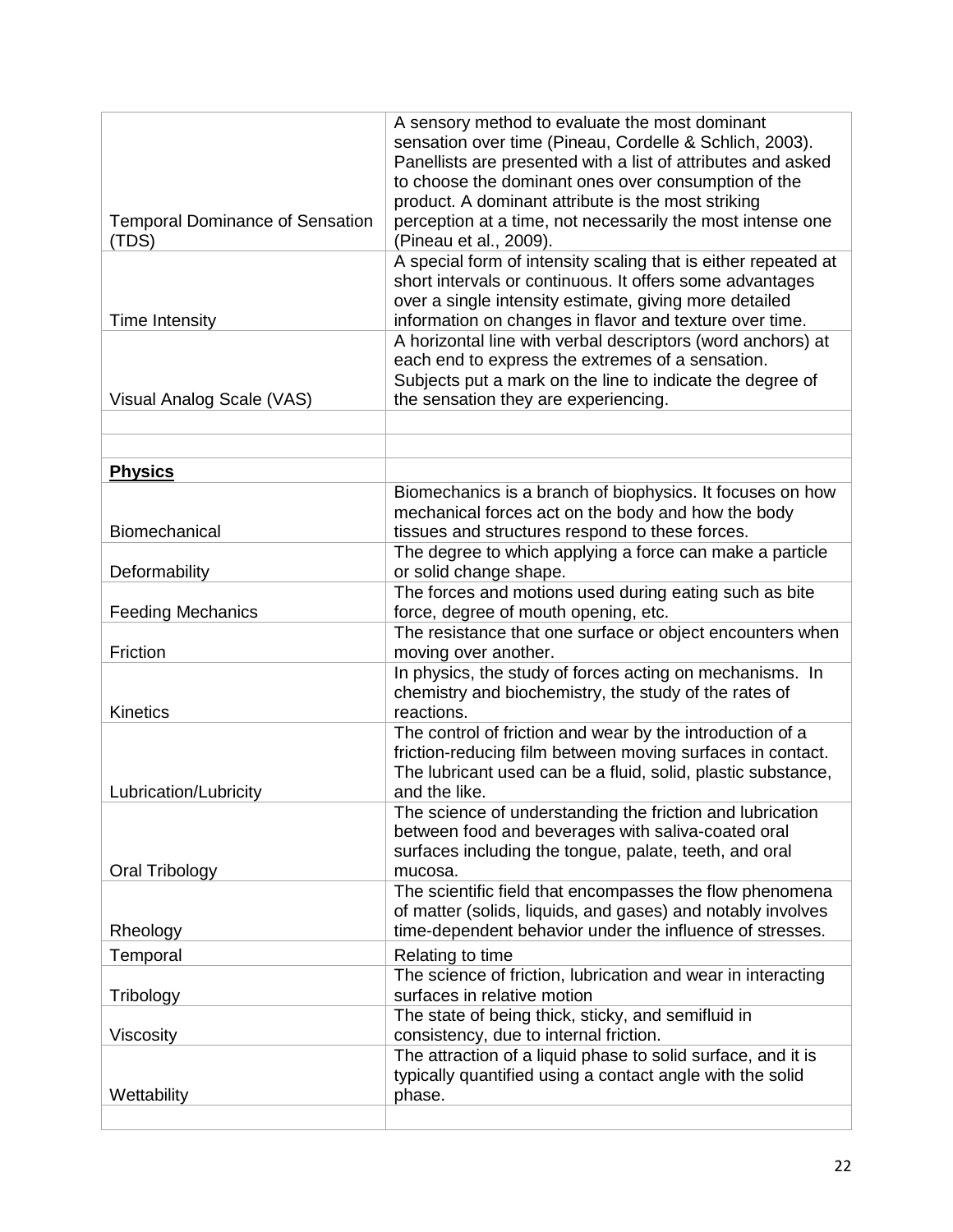| <b>Miscellaneous</b>  |                                                                                                                                                                                                                                                                                                                    |
|-----------------------|--------------------------------------------------------------------------------------------------------------------------------------------------------------------------------------------------------------------------------------------------------------------------------------------------------------------|
| <b>Bolus</b>          | A small rounded mass of chewed food formed in the mouth<br>right before swallowing.                                                                                                                                                                                                                                |
| Gestalt               | Gestalt psychology is a school of thought that suggests that<br>we do not simply focus on every small component but<br>instead, we perceive objects as elements of more complex<br>systems. The classic phrase is "The whole is greater than<br>the sum of its parts."                                             |
| Innervation           | To be supplied with nerves.                                                                                                                                                                                                                                                                                        |
| Orosensory            | Relating to oral senses                                                                                                                                                                                                                                                                                            |
| Percept               | An object of perception; something that is perceived.                                                                                                                                                                                                                                                              |
| <b>Tactile Acuity</b> | The extent to which one can discern small structural details in<br>objects that touch the skin.                                                                                                                                                                                                                    |
|                       | Signal transduction is any process by which a biological cell<br>converts one kind of signal or stimulus into another. For<br>example olfactory transduction is when olfactory sensory<br>neurons in the epithelium detect odor molecules dissolved in<br>the mucus and transmit information about the odor to the |
| Transduction          | brain.                                                                                                                                                                                                                                                                                                             |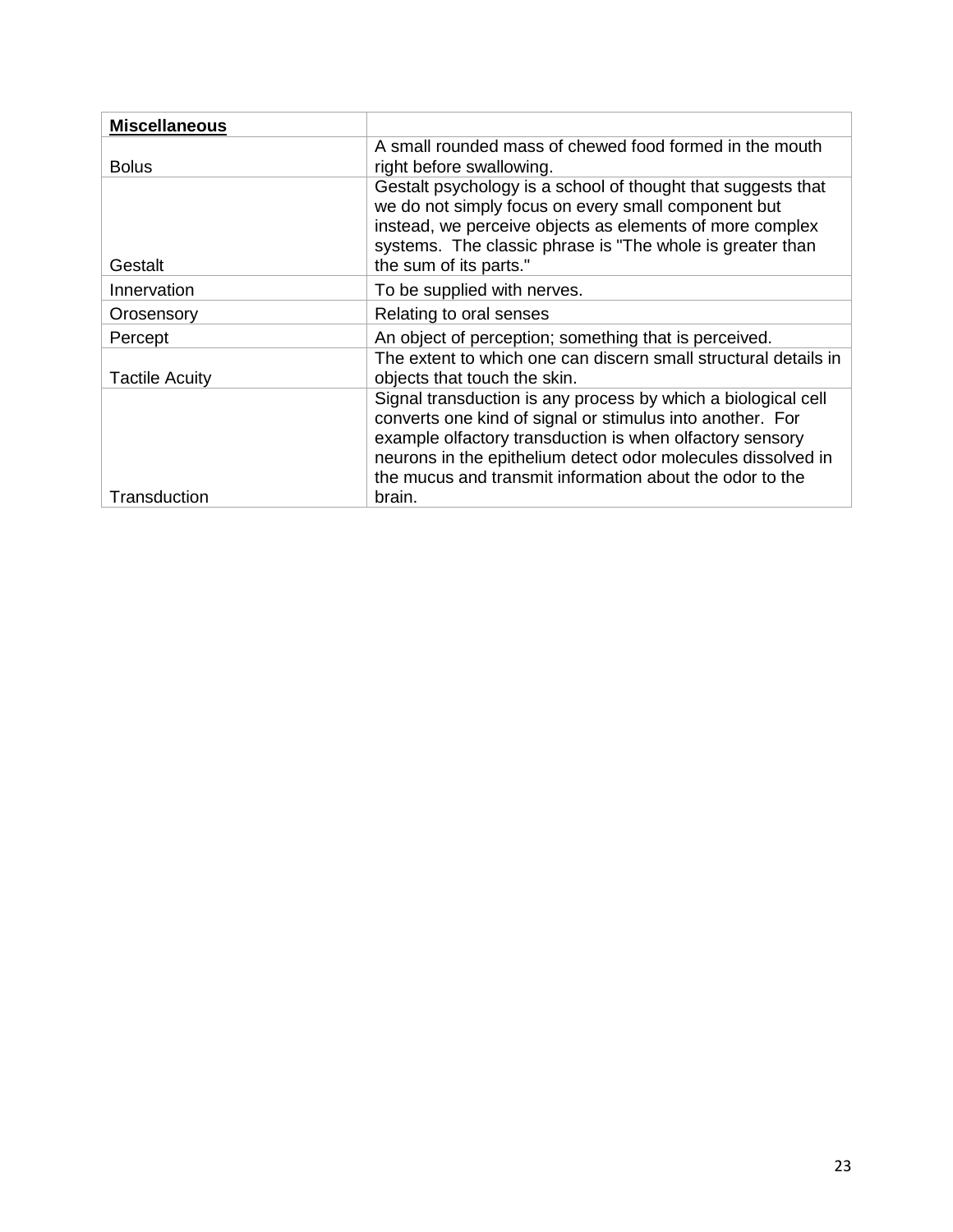# **RESEARCH INTERESTS OF SCIENTIFIC STAFF**

The following lists the current research interests of the staff of the Monell Center. Click their name to go to the scientist research page on our website. These pages include information on their education, research summary, and relevant publications.

#### **Director & President**

#### **[Robert F. Margolskee](https://monell.org/robert-margolskee/)**

MD; Ph.D., Molecular Biology & Genetics; Johns Hopkins School of Medicine (USA)

Dr. Margolskee's long-standing research focus is on the molecular mechanisms of taste transduction, utilizing molecular biology, biochemistry, structural biology, electrophysiology and transgenesis to study the mechanisms of signal transduction in mammalian taste cells. More recently he has been studying the chemosensory functions of taste signaling proteins in gut and pancreatic endocrine cells. Other projects in the Margolskee lab focus on taste stem cells and endocrine properties of taste cells.

#### **Distinguished Member**

#### **[Gary K. Beauchamp](https://monell.org/gary-beauchamp/)**

Ph.D., Biopsychology; The University of Chicago (USA)

My research interests include: 1) genetics of taste perception; 2) development of human chemosensory perception and preference; 3) genetics and behavior of individual olfactory identity; 4) odors as diagnostic tools; and 5) adult human flavor perception.

#### **Members**

#### **[Paul A. S. Breslin](https://monell.org/paul-breslin/)**

Ph.D., Experimental Psychology; University of Pennsylvania (USA)

I am interested in human oral perception and its genetic basis. The primary focus of my work is on taste perception with an emphasis on taste discrimination, taste enhancement and suppression, and taste localization. I also study oral irritation/chemesthesis, mouthfeel, and astringency. The interactions among gustation, chemesthesis, and olfaction that comprise flavor are the topic of an ongoing research program that includes fMRI as a tool to understand regional brain involvement. In addition to human research, I conduct parallel genetic studies of the chemical senses in my Fly Lab, which uses Drosophila melanogaster as a model.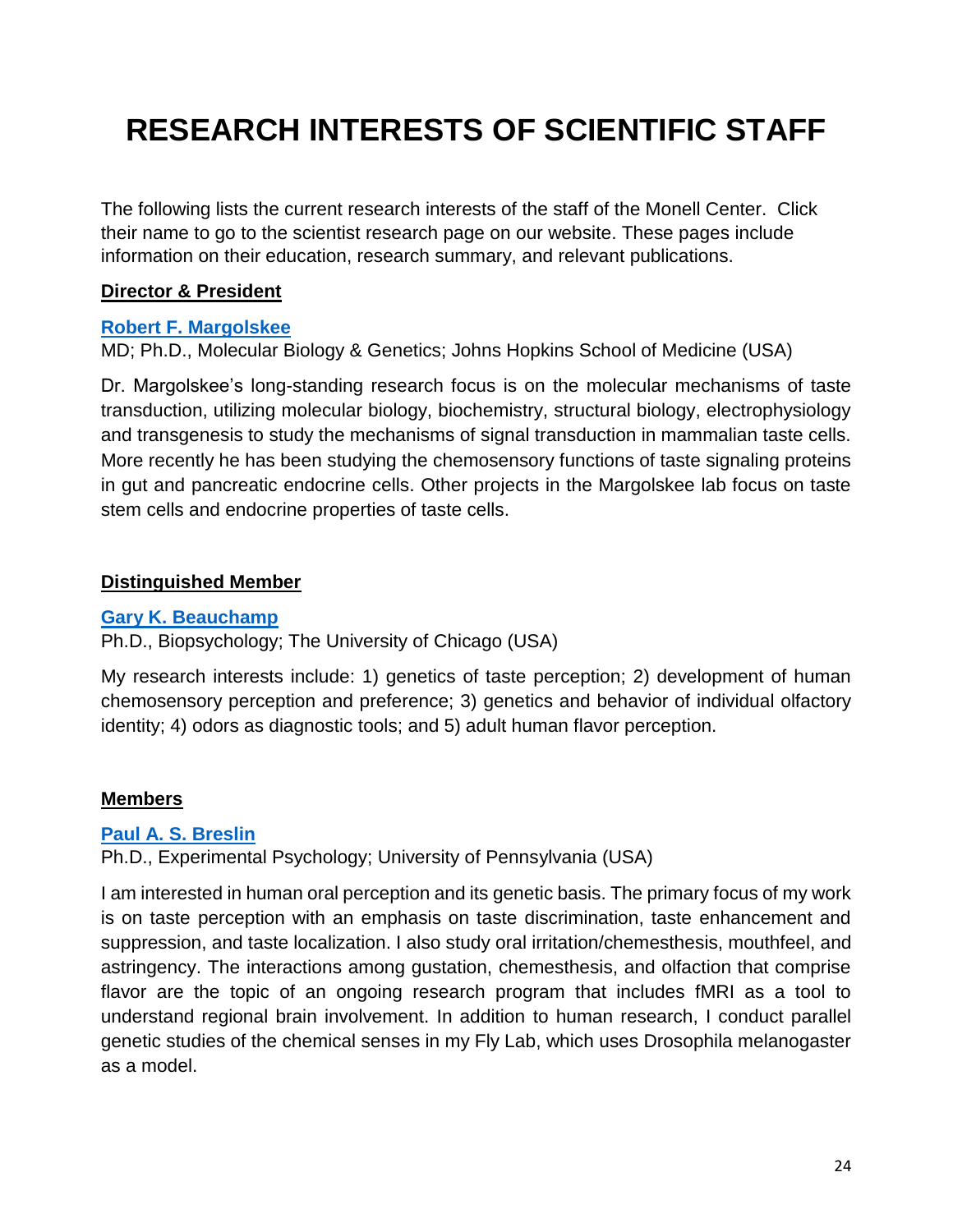#### **[Pamela Dalton](https://monell.org/pamela-dalton/)**

Ph.D., Experimental Psychology; New York University; M.P.H., Drexel University (USA)

My research attempts to broadly understand how cognitive and emotional processes modify the way we perceive odor and sensory irritation from volatile chemicals. One approach involves examining the associations and disassociations between subjective (self-report) and objective markers of irritation (e.g., ocular inflammation, nasal blood flow, respiratory patterns) resulting from chemical exposure. Another line of investigation examines the relationship between exposure frequency, adaptation and clinical sequelae from exposure to airborne chemicals, both in the laboratory and in occupational and community settings. In a related effort, modeling how odorant transport factors (e.g., physico-chemical characteristics of the odorant, nasal airflow, inflammatory changes) affect these processes can provide additional insight into variation in olfactory perception among the population.

#### **[Bruce A. Kimball](https://monell.org/bruce-kimball/)**

Ph.D., Ecology; Colorado State University (USA)

I am a chemical ecologist with the USDA National Wildlife Research Center (NWRC). My research at Monell focuses on wildlife behavior and the chemical signals that identify friend, foe, and food. The goals of my research are increased understanding of wildlife behavior and development of practical tools to minimize wildlife damage to agricultural resources. Current research topics include: 1) phytochemical basis of herbivore foraging behavior; 2) olfactory signals associated with animal disease states; 3) cues associated with novelty or conditioned aversions; 4) mechanisms of herbivore repellents; 5) attractants for wildlife baiting systems.

#### **[Joel D. Mainland](https://monell.org/joel-mainland/)**

Ph.D., Neuroscience; University of California, Berkeley (USA)

A fundamental problem in neuroscience is mapping the physical properties of a stimulus to perceptual characteristics. In vision, wavelength translates into color; in audition, frequency translates into pitch. By contrast, the mapping from chemical structure to olfactory percept is unknown. In other words, there is not a scientist or perfumer in the world who can view a novel molecular structure and predict how it will smell. My research goal is to develop a predictive model relating molecular structure and olfactory perception using a combined psychophysical and molecular approach.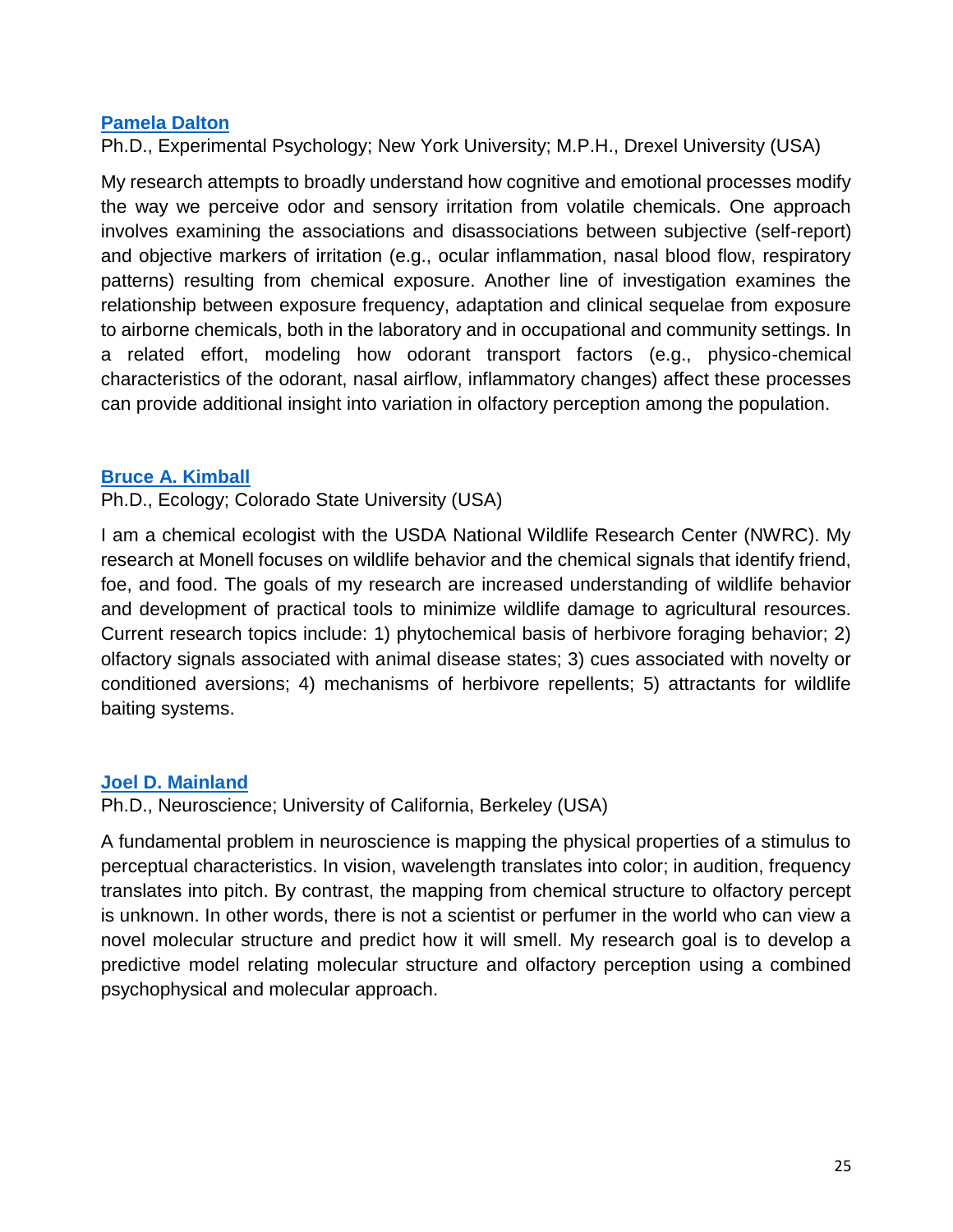#### **[Julie A. Mennella](https://monell.org/julie-mennella/)**

Ph.D., Biopsychology; The University of Chicago (USA)

Dr. Mennella's research program focuses on the role of early experiences on food and flavor preferences and growth and the effects of alcohol and tobacco on women's health and infant development. Current research studies focus on the following areas: 1) how maternal diet alters the aromatic profiles of amniotic fluid and mother's milk and how such early flavor experiences affect food preferences during weaning and childhood; 2) elucidation of sensitive periods in flavor learning and developing evidence-based strategies to promote acceptance of fruits and vegetables among children; 3) determine the behavioral and physiologic mechanisms by which diet composition affects energy balance and growth in infants studying the pharmacokinetics and pharmacodynamics of alcohol in women; 4) determine effects of age and genotype on taste sensitivity and preference across the lifespan; 5) determine efficacy of strategies of reducing bitter taste in children and impact taste has on medication compliance and acceptance; and 6) effects of alcohol and tobacco use during lactation on various aspects of women's health, lactational performance and mother-child interaction. In addition to her research, she founded and then directed a program at Monell Center from 1991-2007 that encouraged under-represented minority high school and undergraduate students to pursue careers in science and medicine. Dr. Mennella has held a number of leadership positions in professional scientific societies and working groups at the National Institutes of Health and other international scientific and health organizations. She is the recipient of several grants from the National Institute of Deafness and Other Communication Disorders and the Eunice Kennedy Shriver National Institute of Child Health and Human Development; the author or co-author of numerous peer-reviewed research papers and an internationally recognized speaker on the ontogeny of flavor preferences and its implications for health and nutritional programming.

#### **[Danielle R. Reed](https://monell.org/danielle-reed/)**

Associate Director, Monell Chemical Senses Center Ph.D., Psychology; Yale University (USA)

We do studies to understand the exact relationship between genotype and phenotype in both animal models and in human subjects including twins. Phenotypes of interest include taste perception, food preferences and obesity.

#### **[Johannes Reisert](https://monell.org/johannes-reisert/)**

Ph.D., Physiology; University of Cambridge (UK)

My laboratory investigates one of the first steps in olfactory perception: the conversion of an odorous stimulus into a nerve signal. Olfactory receptor neurons located in the nose detect odorants and generate the electrical response, which is then conveyed to the brain for further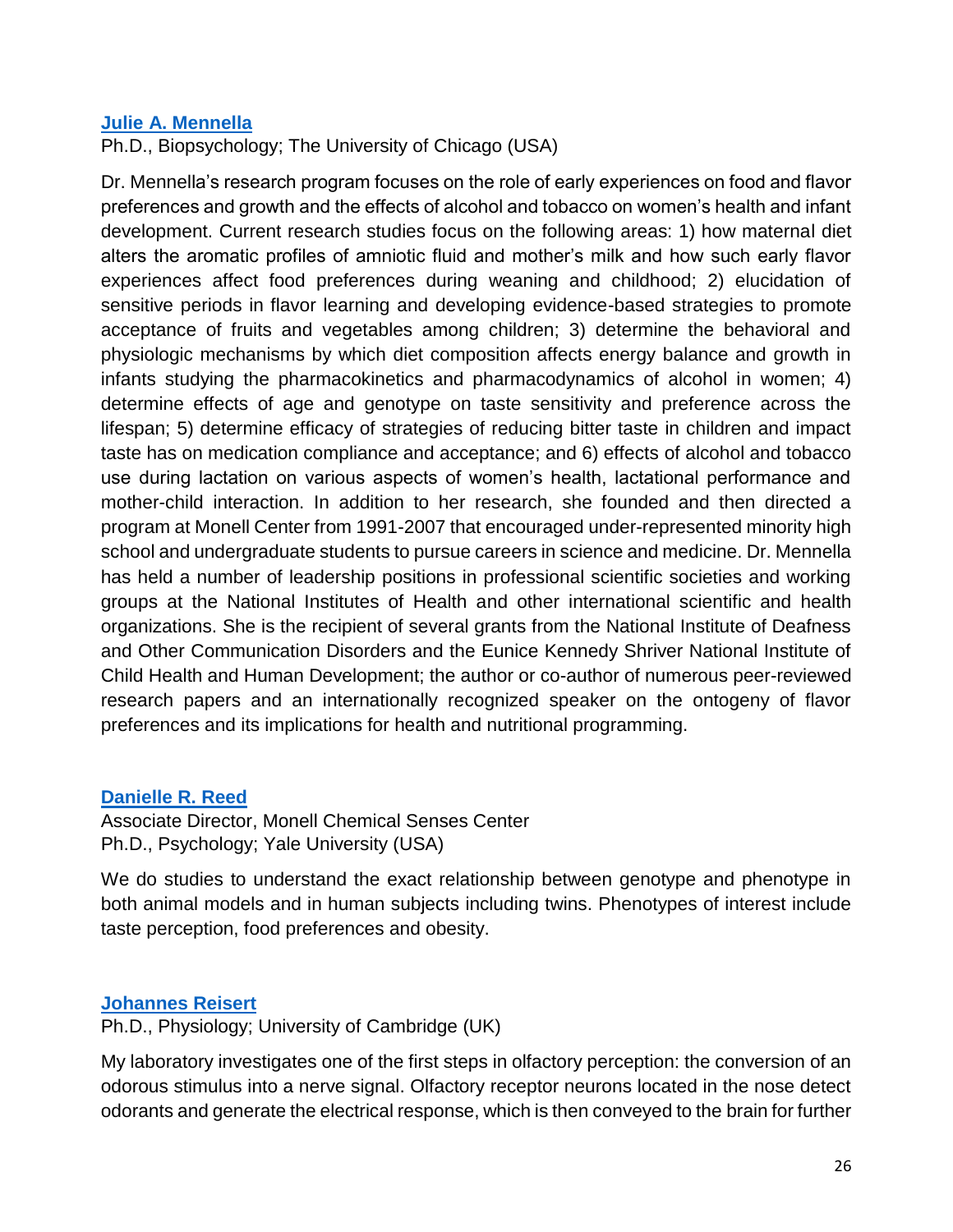processing. The focus of my research is to understand 1) how olfactory receptor neurons code odor signals of different odorants and, 2) the cellular mechanisms that lead to the generation and termination of those responses. We also are interested in investigating the contribution of olfactory receptor neurons to olfactory adaptation, which is the waning of our perception of odorants over time. My approach uses both electrophysiological and cell imaging techniques to address these questions.

#### **[Michael G. Tordoff](https://monell.org/michael-tordoff/)**

Ph.D., Physiological Psychology; University of California, Los Angeles (USA)

My research interests are broadly focused on taste and nutrition. One area involves topics related to mineral appetite, including calcium taste and appetite, the physiology of salt intake, appetite specificity, and how the postingestive consequences of minerals influence taste preferences. Another area involves the genetics of taste perception, including the preferences for alcohol, sweetness, saltiness and calcium. A third area involves characterizing the environmental contribution to individual differences, particularly the influences of early environment, husbandry procedures, and food choice on taste preferences and dietary obesity.

#### **Associate Members**

#### **[Peihua Jiang](https://monell.org/peihua-jiang/)**

Ph.D., Neurobiology; University of Pittsburgh (USA)

Until recently, it was thought that all mammals can detect the five basic tastes that humans can. Our work and others have shown that there are many exceptions to this general belief. Many mammalian species show specific taste loss due to the pseudogenization of taste receptor genes and loss of taste receptor function appears directly related to a change in diet. Understanding the precise relationship among taste receptor structure, dietary choice and the associated metabolic pathways constitutes one of my two main research interests.

The other line of my research aims to study adult taste stem cells. Taste cells regenerate constantly during an animal's life, yet the identity of adult taste stem cells for replenishing taste epithelium remains elusive. I am interested in identifying reliable markers for adult taste stem cells and characterizing such cells subsequently. Current research projects include: 1) structure-function analysis of the mammalian sweet taste receptor T1R2/T1R3; 2) comparative genetics of sweet taste and carbohydrate metabolism in Carnivora; and 3) identification and characterization of adult taste stem cells. We utilize a broad range of approaches in these studies, including molecular, genetic, cellular, computational and imaging techniques.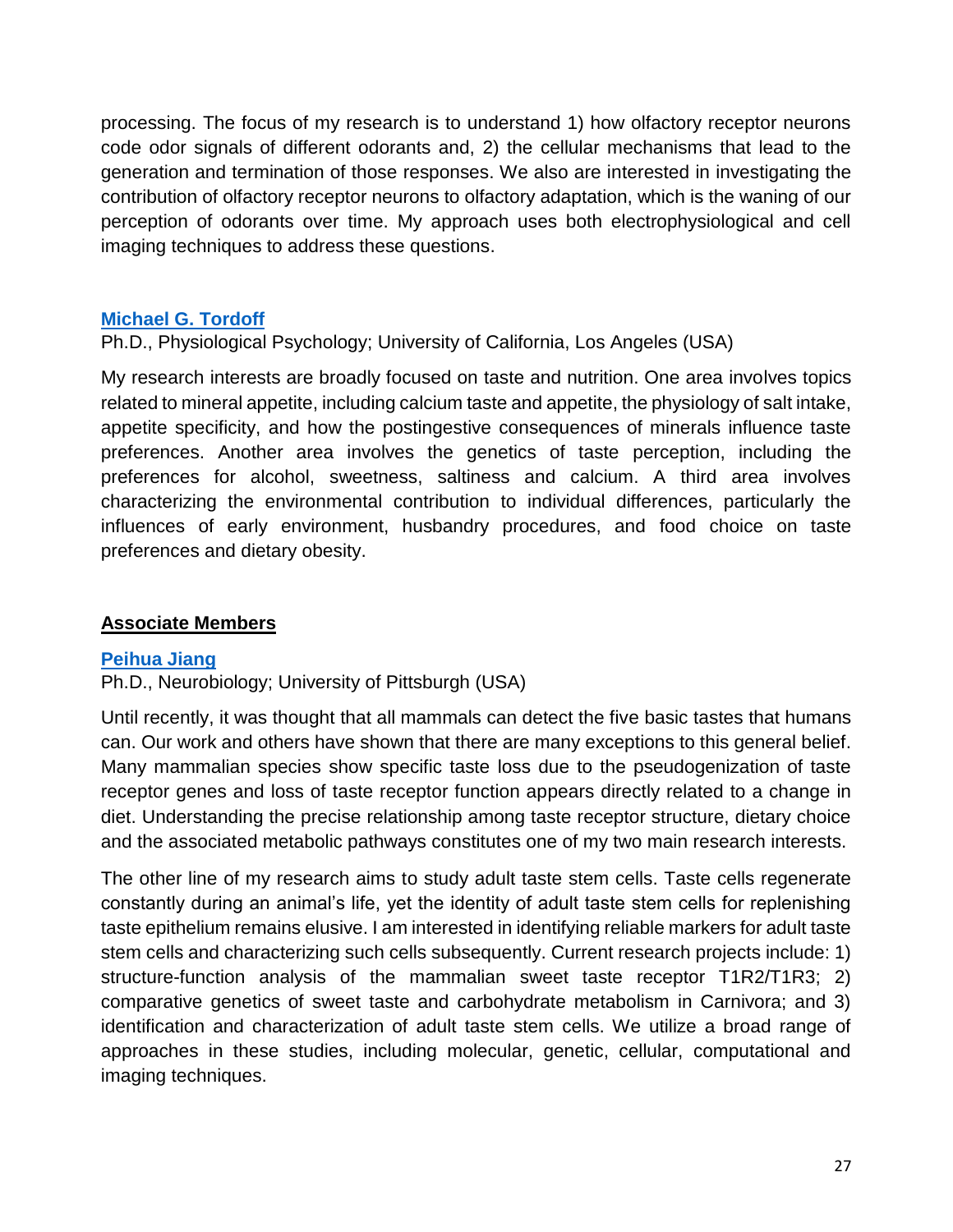#### **[Johan Lundström](https://monell.org/johan-lundstrom/)**

Ph.D., Psychology; Uppsala University (Sweden)

My research is aimed toward a better understanding of the cerebral basis for chemosensory and multimodal processing. Several different lines of ongoing research explore how the human brain allows us to perceive, process, and understand chemosensory and multimodal information. In particular, our lab is concerned with the complex processing of social chemosignals, signals that act along the border between perception and cognition. Lately, we are also investigating the neuronal basis of multimodal processing using our chemical senses, a natural multimodal sensation, as a stepping board.

#### **[Ichiro Matsumoto](https://monell.org/ichiro-matsumoto/)**

Ph.D., Molecular Biology; University of Tokyo (Japan)

My primary research interest is the coding mechanism of taste modality, specifically whether gustatory neurons are heterogeneous or homogeneous. Also, I am interested in the turnover of taste receptor cells and establishment and maintenance of peripheral gustatory wiring between taste receptor cells and gustatory neurons.

#### **[Nancy Rawson](https://monell.org/nancy-rawson/)**

Associate Director and Vice President, Monell Chemical Senses Center Ph.D., Biology; University of Pennsylvania (USA)

The health of the biological systems we use for detecting tastes and odors is paramount to insure optimal health and well-being, and these systems are now known to be used not only for sensing the external environment but the internal chemical milieu as well. Their importance for survival is underscored by their remarkable regenerative ability, which helps to insure function in the face of exposure to harsh environments, whether externally facing in the nose or mouth, or internally facing, such as in the GI tract or lung. Cell-based tools are used to understand the development and function of chemosensory receptor cells and to leverage this understanding through multidisciplinary collaborations to address health challenges in the prevention and management of health conditions related to weight management and metabolic status, aging and neurological disorders.

#### **[Hong Wang](https://monell.org/hong-wang/)**

Ph.D., Molecular Biology; Yale University (USA)

Chemosensory disorders substantially impact the quality of life. Impairment of taste and smell contributes to malnutrition, cachexia, and depression in a large percentage of cancer and AIDS patients. In spite of the rapid progress in identifying chemosensory receptors and signaling molecules, the mechanisms of chemosensory disorders remain largely unknown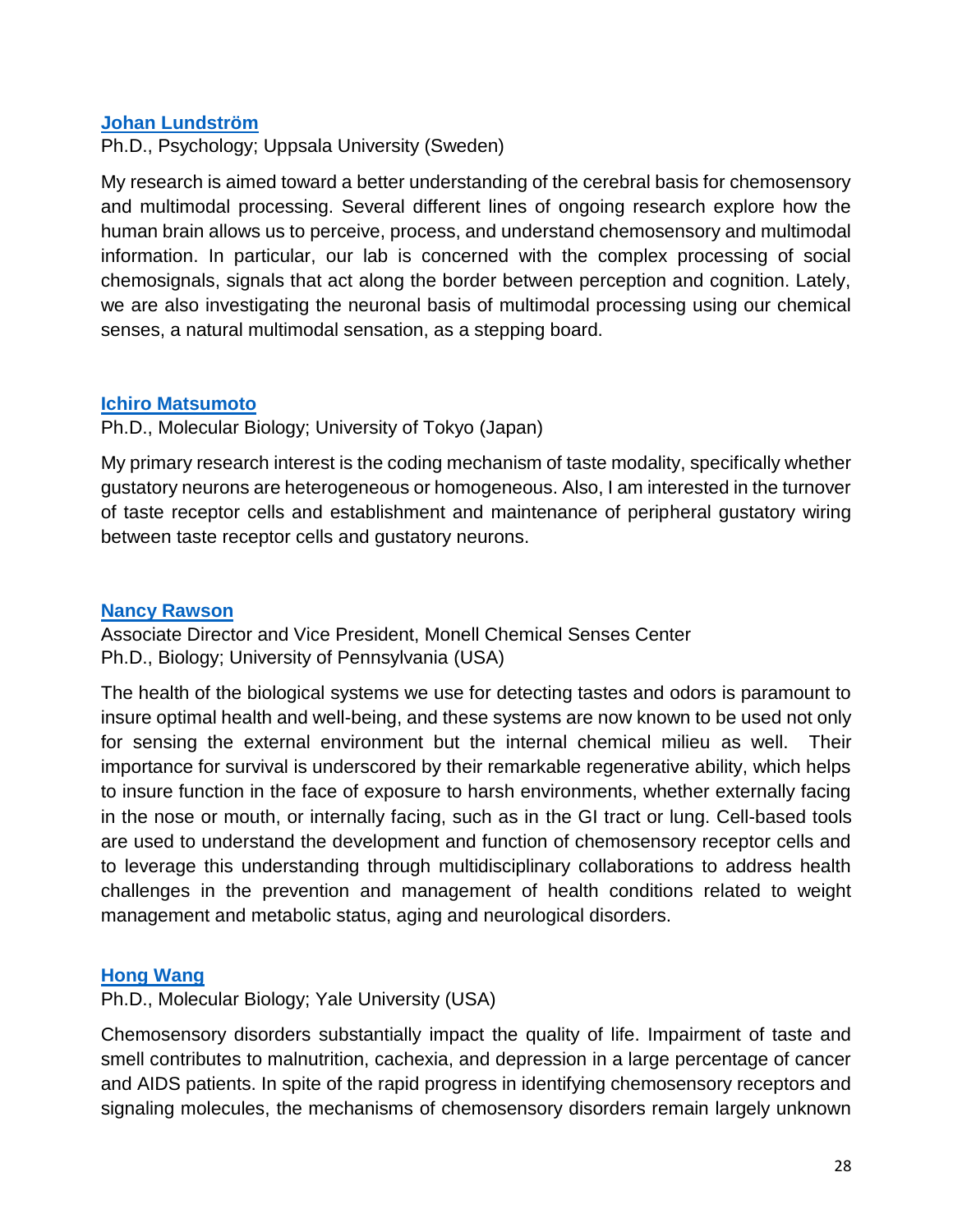and there is a lack of specific and effective treatment for these disorders. Thus, the primary focus of our laboratory is to identify the molecular and cellular mechanisms underlying chemosensory disorders.

Our current research projects include: 1) taste abnormalities in animal models of inflammatory diseases; 2) expression and signaling of inflammatory cytokines and innate immune receptors in the chemosensory systems; 3) regulation of taste bud degeneration and regeneration; 4) mechanisms of taste loss during cancer chemotherapy; 5) interactions between inflammatory and taste receptor-mediated signaling pathways in the gut.

#### **[Paul M. Wise](https://monell.org/paul-wise/)**

Ph.D., Psychology; University of California, San Diego (USA)

Chemical irritation constitutes a continuing focus. In particular, I am interested in how nasal irritation changes over time in the face of steady stimulation, and how one may trade time and concentration to maintain a constant level of detectability to understand how the sensory system integrates over time. Other interests include perception of carbonation, and chemical stimuli as triggers of cough. Within the area of olfaction, my primary interest is mixture interactions in odor detection. An additional interest that cuts across sensory modalities is in methods to measure sensory thresholds.

#### **Assistant Members**

#### **[Amber Alhadeff](https://monell.org/amber-alhadeff/)**

Ph.D., Psychology; University of Pennsylvania (USA)

What controls hunger? How do we know when we are full? And how does what we eat influence our brain activity? Maintaining balance between nutrient need and consumption requires exquisite coordination between the gut and the brain.

The Alhadeff Lab is interested in understanding how gut-brain connections, and activity across circuits in the brain, influence motivated behavior. Our research employs a combination of modern neuroscience tools and surgical approaches to understand how external stimuli (e.g. food and drugs) affect in vivo neural activity, and how this brain activity drives behavior.

#### **[Kevin Bolding](https://monell.org/kevin-bolding/)**

Ph.D., Neuro and Behavioral Science; SUNY Downstate Medical Center (USA) In the Bolding Lab, our goal is to discover fundamental rules and mechanisms that govern information storage and retrieval in neural systems. Our primary focus will be establishing the changes in neural circuit and population dynamics that correspond to odor recognition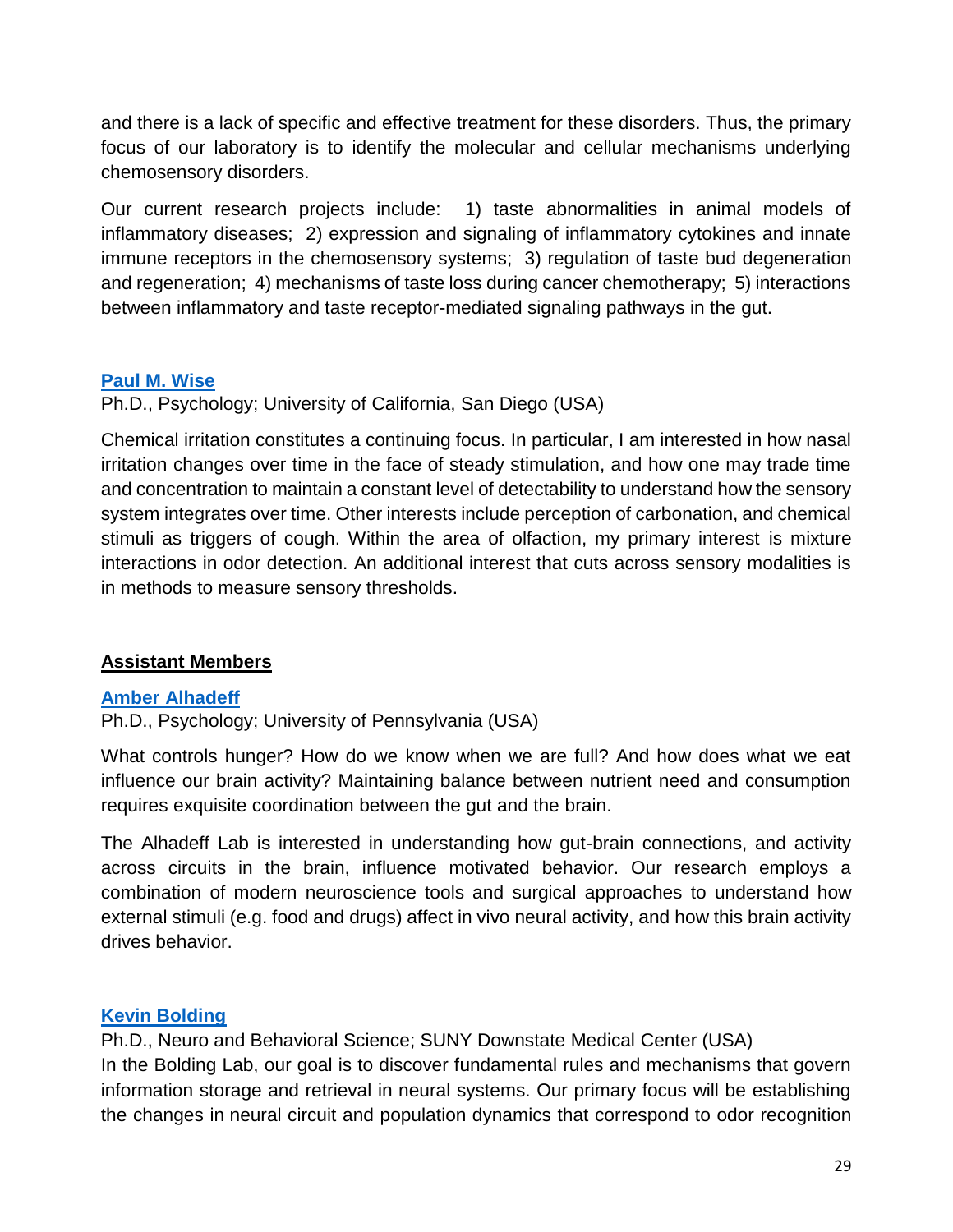memory. To bring our understanding of this process to a new level of rigor we will apply quantitative statistical approaches to relate behavioral signatures of odor recognition to activity and plasticity in olfactory circuits. We will use in vivo electrophysiology and calcium imaging to capture the activity of large neural populations during olfactory experience, and we will apply cell-type specific perturbations of activity and plasticity to discover how specific circuit connections contribute.

#### **[Valentina Parma](https://monell.org/valentina-parma/)**

Assistant Director, Monell Chemical Senses Center Ph.D., Experimental Psychology; University of Padova (Italy)

I am a psychologist interested in human olfaction across the lifespan. Both my basic and translational work aims at finding ways to use smell as an opportunity to improve health. I use behavioral and physiological methods to understand how odors influence typical and atypical behavior. Recently, I have been chairing the Global Consortium for Chemosensory Research (GCCR) to understand how smell, taste and chemesthesis are affected by COVID-19 and other respiratory disorders, I have co-developed smell tests to facilitate awareness of chemosensory loss and distortion, and I am working to bring new solutions to favor chemosensory recovery.

#### **[Yali V. Zhang](https://monell.org/yali-zhang/)**

Ph.D., Biochemistry, Cellular and Molecular Biology; The Johns Hopkins University School of Medicine (USA)

The research goal of my laboratory is to address how animals sense the complex food environment to control feeding behaviors. To tackle these big questions, we use model organisms such as the fruit fly to identify the receptors or channels in the peripheral taste organs that enable animals to sense different features of food such as the chemical composition, food texture and food temperature. Furthermore, we investigate the physiological functions of sensory cells or neurons that allow animals to detect the chemical and physical stimuli from the food landscape. Moreover, using the functional Ca2+ imaging, optogenetics and electrophysiology, we map the neural circuit in the brain that decodes the external food environment. In summary, we aim to unravel how the brain integrates different types of sensory modalities such as the chemosensory and mechanosensory stimulation, in order to make appropriate feeding decisions.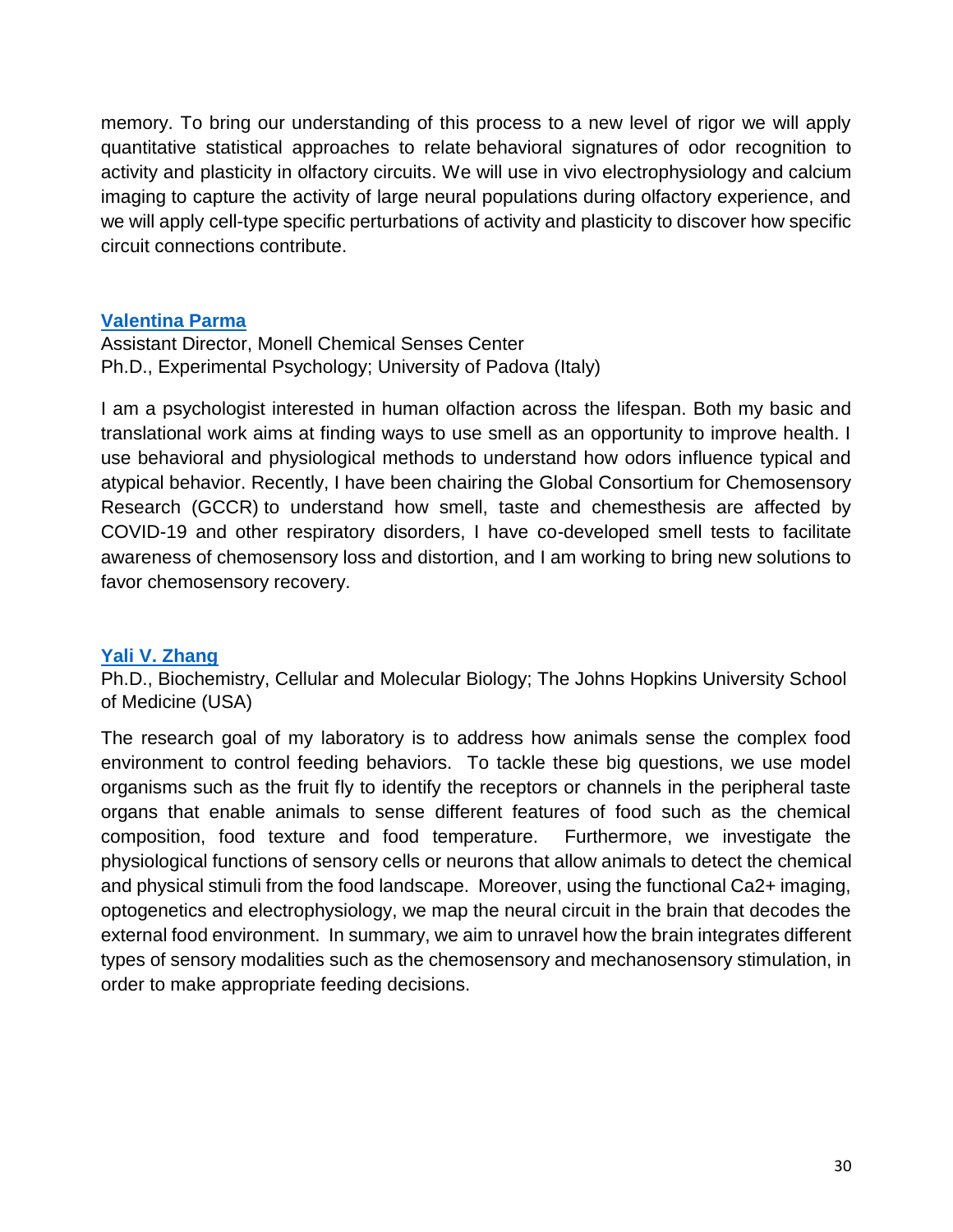#### **Adjunct Faculty**

#### **[Noam Cohen, Adjunct Member](https://monell.org/noam-cohen/)**

MD, Johns Hopkins University; Ph.D. Neuroscience; Johns Hopkins University Associate Professor, Otorhinolaryngology, University of PA School of Medicine Staff Surgeon, Philadelphia Veterans Administration Medical Center

The main interest of my lab is the pathophysiology of chronic rhinosinusitis, a syndrome that affects nearly 15% of the population manifesting in poor mucus clearance from the upper airways. To better understand the root cause of this syndrome, the focus of my laboratory has been on sinonasal epithelial function in the context of innate defense mechanisms, specifically mucociliary clearance and alterations in respiratory cilia function in response to microbial interactions and mucosal biofilm formation. To this end we have well-established and published techniques for growing both upper and lower respiratory epithelium from humans, visualizing and quantifying respiratory cilia function, live cell imaging to ascertain real time alterations in signaling cascades such as intracellular calcium and nitric oxide as well as other cellular properties (e.g. intra- and extra-cellular pH and cellular redox states), mucus clearance and hydration and techniques for growing and studying several respiratory pathogens. Most recently we have focused on the role that taste receptors, which are expressed in respiratory epithelium, play in upper airway innate immunity. The overall goal of my work, both in the clinical and research realms, focuses on understanding and treating disorders of the nose and paranasal sinuses. It is through this balance of clinical expertise and biological investigation that I hope to advance the care of rhinologic patients.

#### **[Yuzo Ninomiya, Adjunct Distinguished Member](https://monell.org/yuzo-ninomiya/)**

Ph.D., MD.Sci; Nagoya University (Japan) Distinguished Professor at Kyushu University

Using electrophysiology and molecular biology we are seeking to understand the coding mechanisms underlying salty, umani (savory) and sweet taste qualities. We are also studying how hormones regulate taste responses. My group has found that hormones including leptin and endocannabinoids modulate peripheral sweet taste responses. Our studies show that modulation of peripheral sweet taste signaling by hormones likely contributes to the regulation of ingestive behavior.

#### **[Luis Saraiva, Adjunct Associate Member](https://monell.org/luis-saraiva/)**

Ph.D., Genetics; University of Cologne (Germany) Investigator – Associate Level, Sidra Medical and Research Center, Qatar

Humans, like most animals, display complex behaviors and social structures. Complex behaviors are highly variable between individuals, resulting from the interplay between an individual's innate qualities, internal homeostatic state, and experiences with the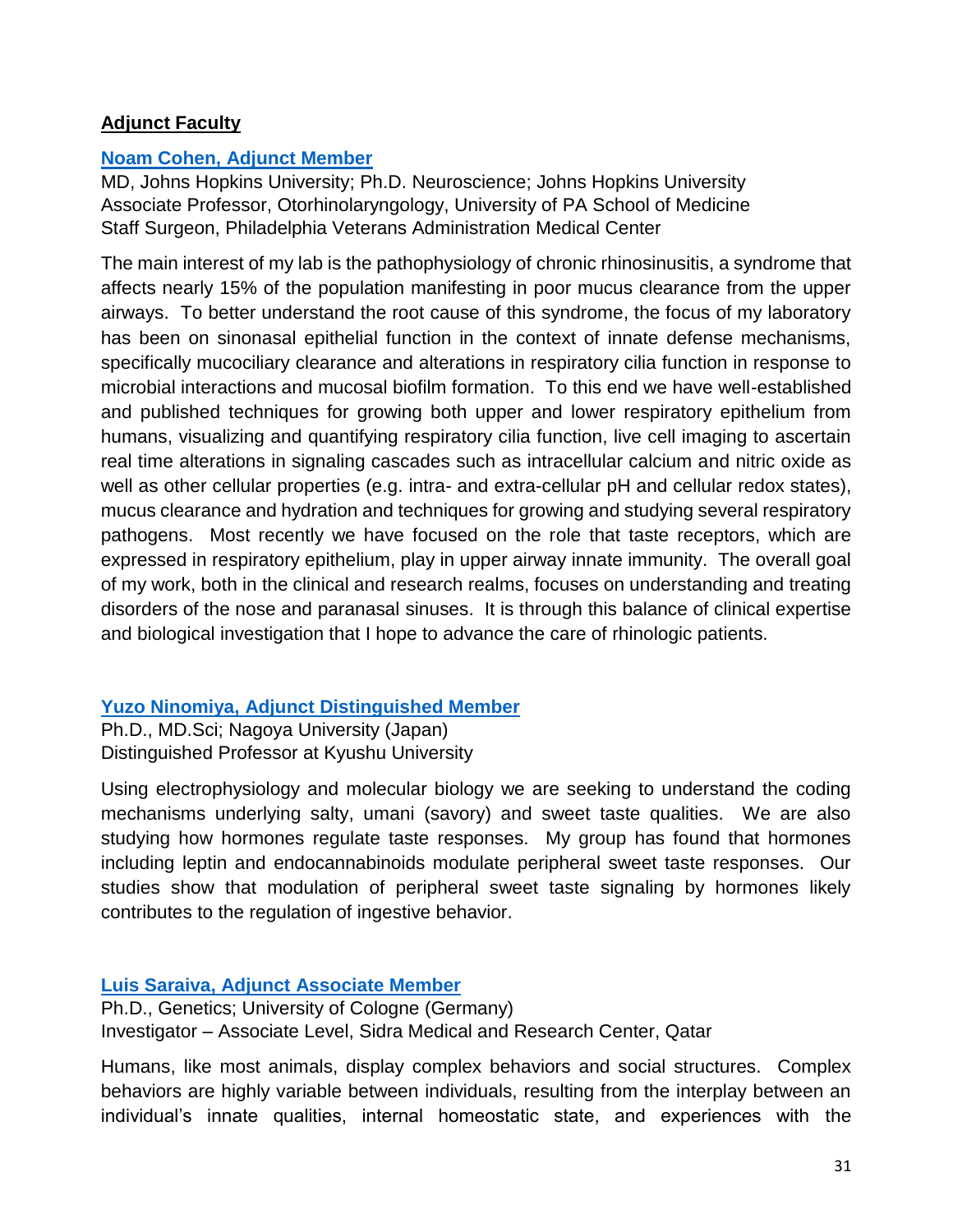surrounding environment. Despite being a very active field of study, the neurobiological basis of complex behaviors (and how it can lead to changes that ultimately may result in disease or mortality) still remains one of the greatest unanswered questions in modern neuroscience. Understanding how environmental and homeostatic cues interact with sensory systems is crucial to unravel the neural mechanisms underlying the behavioral and physiological responses these cues can elicit.

Broadly, we are interested in the molecular and neural mechanisms underlying the transformation of environmental and homeostatic cues in complex behaviors and physiological changes. In this context, a major line of research in our lab involves how the olfactory, metabolic and appetite systems interact, and how these interactions change with diet and disease. We also aim to understand how individual genetic variation, gender, age, and social experience impact these mechanisms. Another major line of research focuses on the molecular and functional logic underlying the rigid spatial organization of the main olfactory system. To achieve these goals, we employ a multidisciplinary experimental approach combining conventional techniques and novel technologies.

Furthermore, we are using "omics'' technologies to find biomarkers and link specific variants to complex traits and/or diseases involving olfactory phenotypes (e.g. obesity, anosmia/hyposmia, Kallman Syndrome, Alzheimer's disease and others). To this end, we are analyzing human samples and data from countries around the world.

Our ultimate goal is to use these results to learn more about the molecular and functional mechanisms underlying olfaction, and to identify biomarkers that can help us predict the onset and progression of certain illnesses.

#### **Senior Research Associates**

#### **[Linda J. Flammer](https://monell.org/linda-flammer/)**

Ph.D., Psychology; Temple University (USA)

My primary research interest is in creating a better understanding of the interrelationship among the sensorial, cognitive, metabolic and genetic influences on human ingestive behavior. I am particularly interested in sweetness and bitterness perception and discovering ways to modulate them. Further, having started my career at Monell investigating chemesthesis, the topic is still near and dear, especially mouthfeel. The goal of this research is to help stem the global obesity epidemic by enabling the creation of healthier foods and beverages without compromising on their palatability. Finally this work also identifies solutions to make bitter medicines more palatable, with the hope of increasing patient compliance, especially among children suffering from life-threatening illnesses.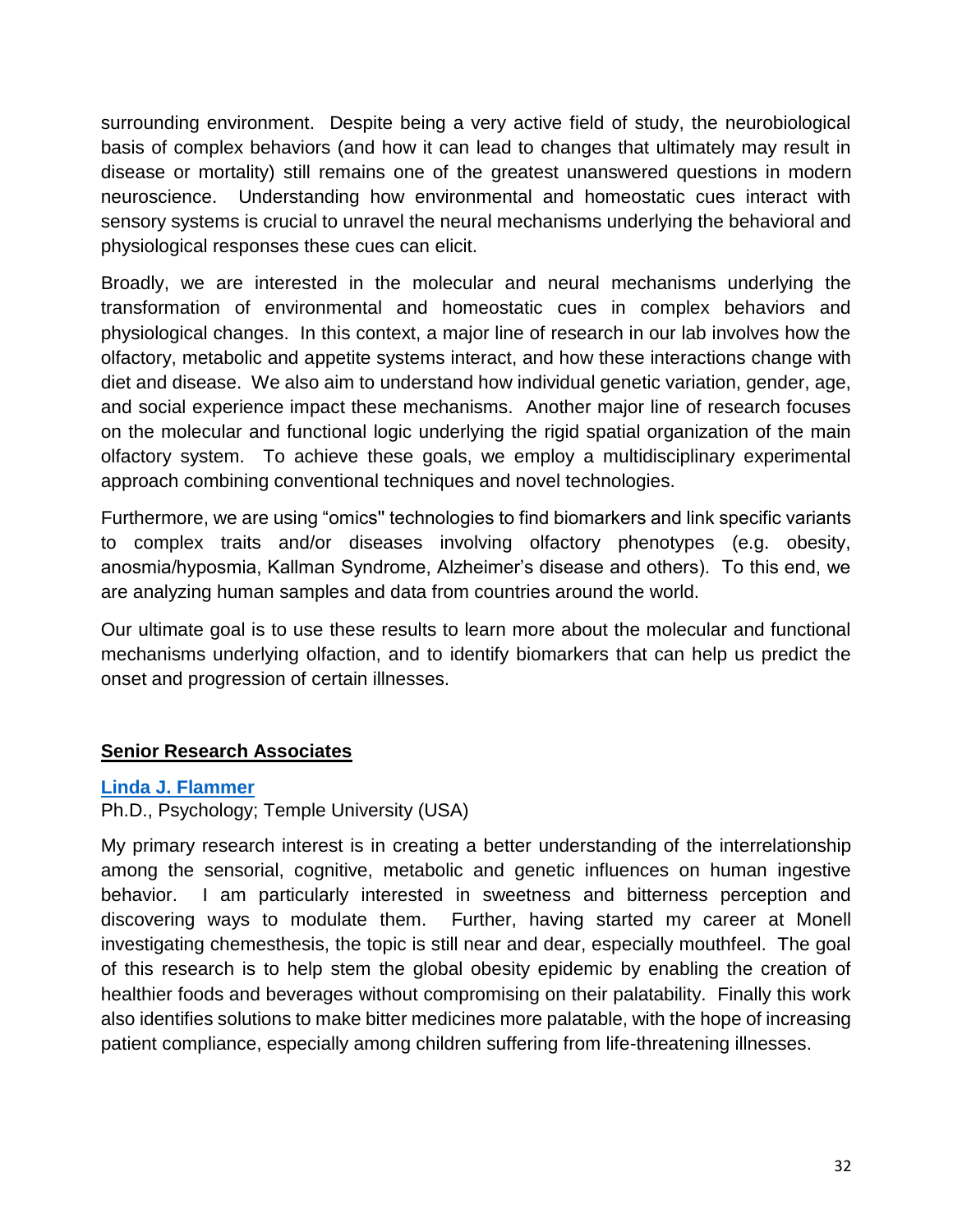#### **[M. Hakan Ozdener](https://monell.org/m-hakan-ozdener/)**

M.D., Ondokuz Mayis University, Samsun (Turkey); Ph.D., Biochemistry; Ondokuz Mayis University (Turkey); MPH (Public Health); Temple University (USA)

My primary research focuses on the development of in vitro chemosensory cell culture systems for the study of chemosensory biology and disorders. I utilize chemosensory cells obtained from human and from rodent to examine the factors involved in differentiation and maturation and to better understand how chemosensory receptor cells interact in their responses to stimuli. This work will enable us to develop and characterize novel tastent and new therapeutic targets to promote regeneration following injury from surgery, radiation, toxic exposures or deterioration due to aging or neurodegenerative disease.

#### **[Michael Napolitano](https://monell.org/michael-p-napolitano/)**

#### Ph.D., Analytical Chemistry; University of Florida (USA)

Mass spectrometry is arguably the most important analytical technique considering its selectivity, sensitivity, and informing power, among other qualities. I have sought to apply mass spectrometry's capabilities throughout my various research endeavors, which include analyzing pigments and dyes from works of art, absolute quantitation of food extracts, and lipid profiling. With my postdoctoral experience at the Hollings Marine Laboratory, I honed my interests on lipids by incorporating the relatively new field of untargeted analyses using high resolution mass spectrometry to decipher the entire lipidome of various biological samples (plasma, muscle, liver, brain) for aquatic specimens (saltwater fish, sea turtles) and marine mammals (bottlenose dolphins, Florida manatees). Lipidomics may provide unparalleled structural information regarding the content of intact lipids of a sample across lipid category (e.g., glycerophospholipid), class (e.g., phosphatidylcholine, PC), and species (e.g., PC 16:0\_18:1). An additional interest of mine is fatty acid profiling, which uses a gas chromatograph with either a flame ionization detector (GC-FID) or mass spectrometer (GC/MS) to provide increased structural information of fatty acids (i.e., double bond position and *cis/trans* conformation). I am excited for my prior skills to be combined with untargeted metabolomics and analysis of volatiles, among other techniques, at the new George Preti Research Support Core for Analytical Chemistry.

#### **[Catherine Peyrot Des Gachons](https://monell.org/catherine-peyrot-des-gachons/)**

Ph.D., Medical and Food Sciences; Université de Bordeaux (France)

My research interests are human oral perception, its genetic basis and its implications in nutrition and health. Somatosensation, such as irritation and mouthfeel, is my main current focus through the study of natural products like wine, olive oil and spices. I am using several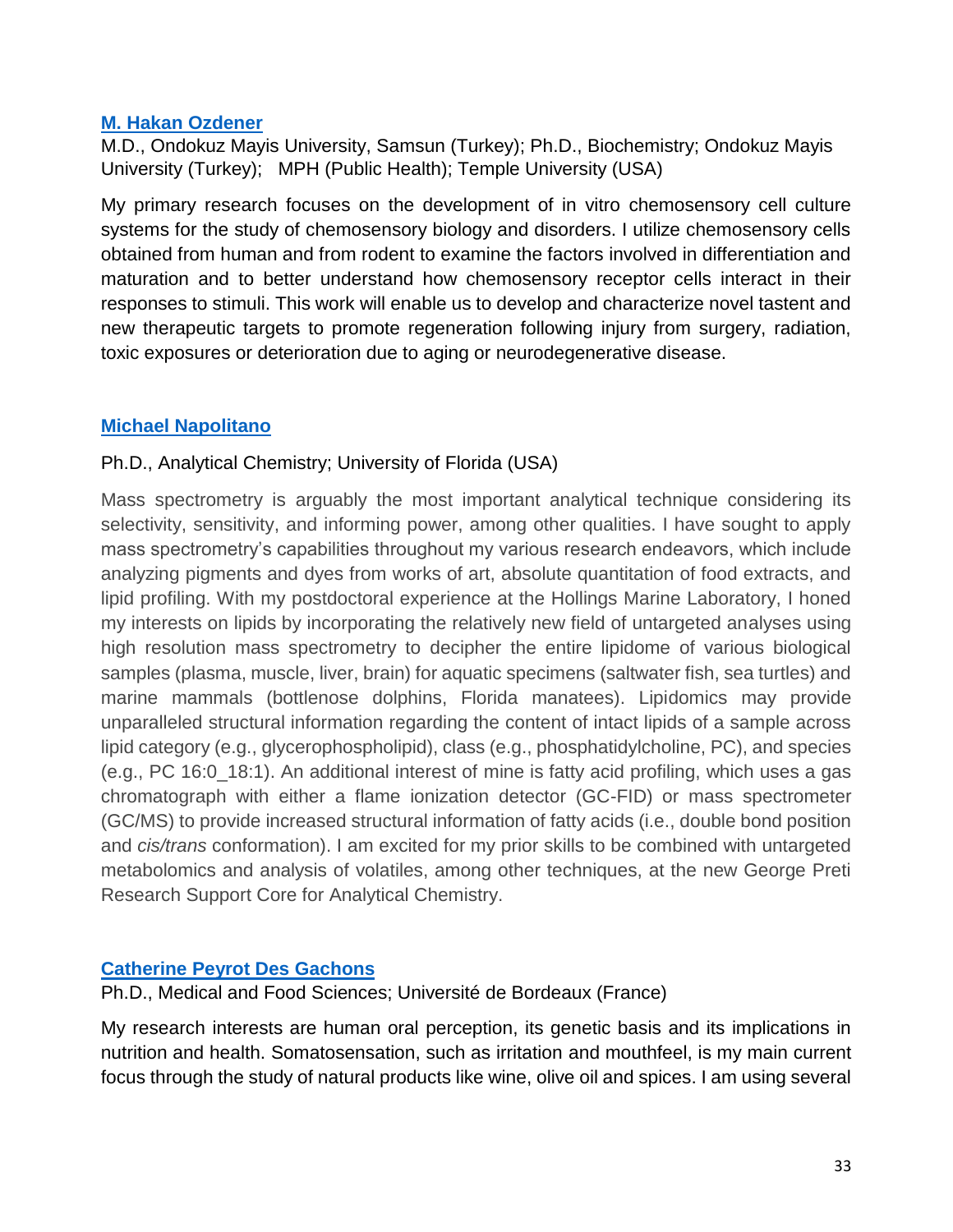techniques to investigate the field of somatosensation, including molecular biology, cellular calcium imaging and psychophysics.

#### **[Karen K. Yee](https://monell.org/karen-yee/)**

Ph.D., Physiology; Virginia Commonwealth University (USA)

My research interest is in taste mechanisms, utilizing various methods (i.e., immunohistochemistry) to identify novel pathways in mammalian and human taste cells. Findings will provide additional knowledge about which components help modify taste sensitivity and function and their roles in gustatory function, appetite, satiety, diabetes and obesity. Another research interest is in the plasticity of the mammalian olfactory system.

#### **Research Associates**

#### **[Federica Genovese](https://monell.org/federica-genovese/)**

Ph.D., Neuroscience; University of Heidelberg (Germany)

In the mammalian nose, the trigeminal system detects irritants and the olfactory system detects odorants. Traditionally, these systems have been considered separate sensory modalities, but a more complex picture has recently emerged. Psychophysical and electrophysiological studies show evidence of interaction between these two chemosensory systems, suggesting that olfactory perception is the result of olfactory-trigeminal integration, rather than an isolated system.Although most odorants can also activate the trigeminal system, and most irritants can also be detected by olfactory sensory neurons, the nature of olfactory-trigeminal interaction is still unclear.

I am interested in investigating the mechanisms underlying the interaction of the trigeminal and olfactory chemosensory systems during the detection of volatile irritants, with a special focus on the role of solitary chemosensory cells (SCCs), specialized chemosensitive nasal epithelial sentinel cells.

#### **[Cristina Jaén](https://monell.org/cristina-jaen/)**

Ph.D., Medical Sciences, Physiology; University of South Florida (USA)

My research interests focus on how odorant perception affects human psychological and physiological responses. Many organic volatile compounds can elicit an odorant and irritant response. Olfactory cues such as smoke or rotten food alert us from perils and may produce an anxious reaction. I am interested in understanding how odorant perception affects different subpopulations, e.g. asthmatic subjects (who have respiratory problems) versus non-asthmatic subjects. This research may lead to a better understanding and management of asthma after being exposed to perceived dangerous odorant stimuli.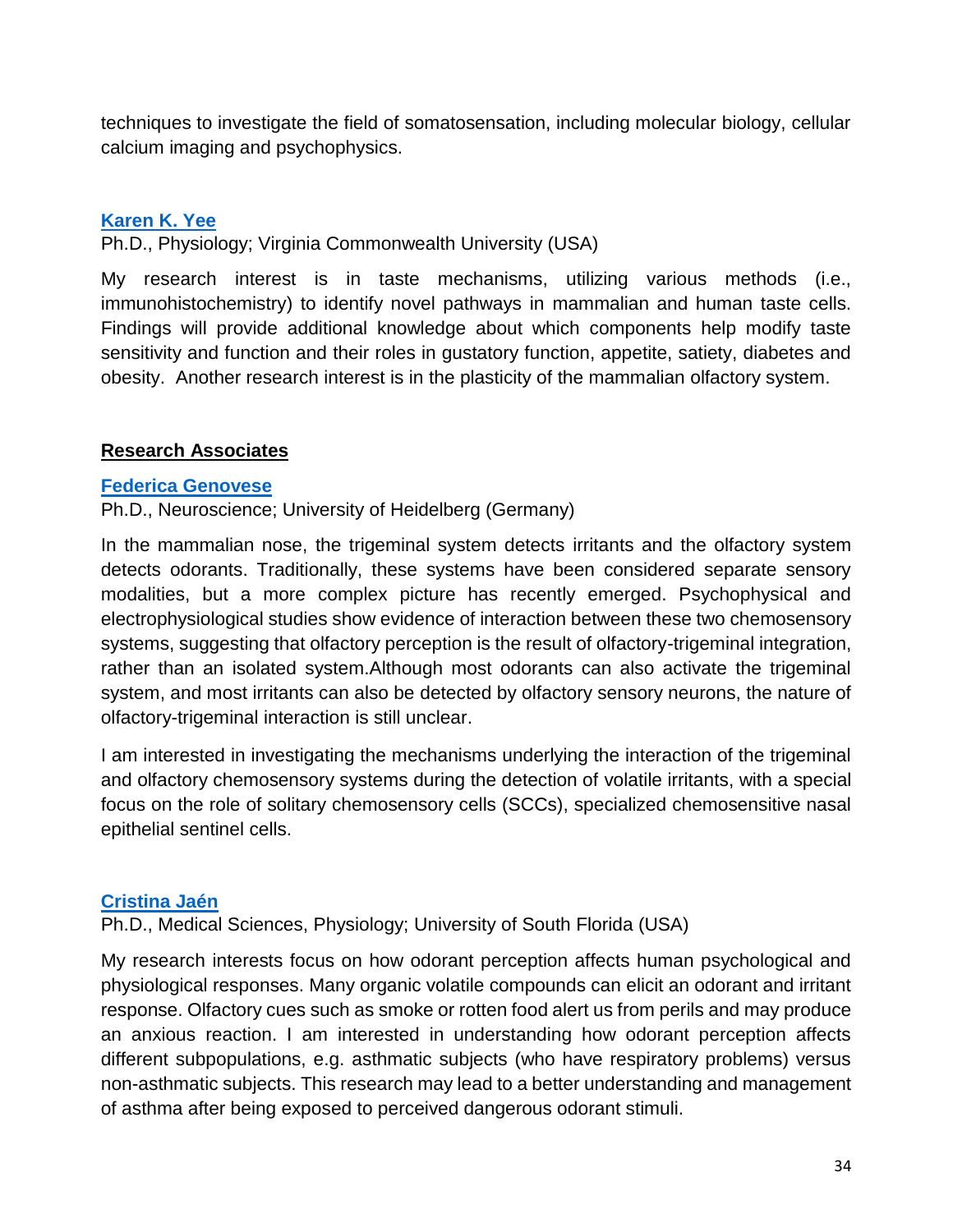#### **[Akihito Kuboki](https://monell.org/akihito-kuboki/)**

M.D.; St. Marianna University School of Medicine (Japan)

My research interests are to understand the mechanisms of adaptation in olfactory sensory neurons to an odorous stimulus and the factors involved in homeostatic regeneration of the olfactory epithelium. By investigating the first step of olfactory perception, I want to investigate the pathophysiology of olfactory dysfunctions in the periphery. I will use electrophysiological as well as cell biological approaches to address these questions.

#### **[Young Eun Lee](https://monell.org/young-eun-lee/)**

Ph.D., Organic Chemistry; University of Pennsylvania (USA)

My research is focused on identifying the volatile biomarker signature of ovarian cancer in human plasma. Controlled studies demonstrate that dogs can detect ovarian cancer samples from normal ovarian samples with above 95% success rate by using their highly developed sense of olfaction. We will determine the most prominent volatile organic compounds (VOCs) of the unique order signature of early stage ovarian cancer using analytical organic chemistry. Gas chromatography-mass spectrometry (GC/MS) techniques are ideal for identification and quantification of mixtures of VOCs found in the cancer sample. Our ultimate goal is development of a practical diagnostic system for early stage ovarian cancer to save people from the deadliest gynecologic oncology.

#### **[Brian Lewandowski](https://monell.org/brian-lewandowski/)**

Ph.D., Neuroscience; University of Pennsylvania (USA)

My research is focused on understanding the cellular and molecular basis of salty taste. There are at least two pathways underlying salty taste in mammals, distinguished by their sensitivity to the cation channel inhibitor amiloride. While much has been learned about these pathways, some important questions remain unanswered. What types of taste cells express salt taste receptors? What is the identity of the receptor/channel responsible for amiloride-insensitive salt taste? How does cell-to-cell communication within the taste bud influence salt signal transduction? My goal is to help answer these and other questions related to salt taste transduction. My experiments combine physiological analyses of taste cells using calcium imaging and electrophysiology with single cell molecular techniques to assay gene transcription.

Prior to coming to the taste field, I used in vivo electrophysiology in awake, behaving animals to study the systems and neural networks underlying vocal communication. This background in neural networks fuels my broader interest in understanding how cell-to-cell communication in the taste bud shapes taste signal transduction and mediates the perceptual interactions between different taste qualities. My focus on salty taste is motivated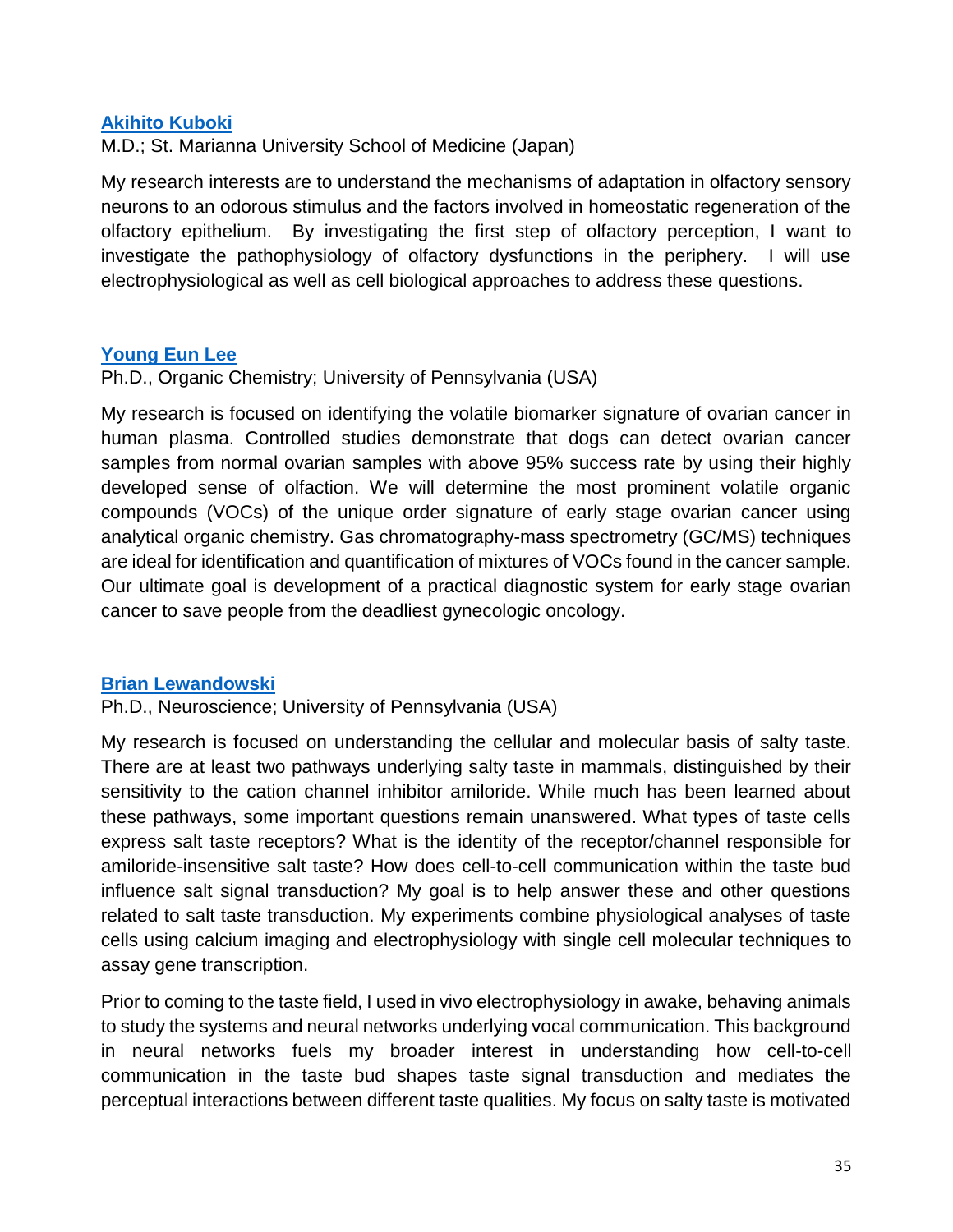by evidence from perceptual and physiological studies that suggest cell-to-cell signaling plays a particularly important role in salt taste transduction.

#### **[Cailu Lin](https://monell.org/cailu-lin/)**

Ph.D., Animal Genetics; Rheinische Friedrich-Wilhelms University of Bonn (Germany)

My research focuses on the genetic analysis of complex traits, such as taste perception and obesity in mice and humans. I participate in collaborative studies in the laboratories of Drs. Bachmanov and Reed. The objective of these studies is to identify the chromosomal locations of the genes associated with these quantitative trait phenotypes. The ultimate goal of my studies is to identify genes that are involved in taste perception, alcohol consumption, and obesity. To achieve this goal, I study genotype-phenotype associations in humans, breed and analyze various consomic and congenic mouse strains, and use a combination of physiological, molecular, and quantitative genetic approaches.

#### **[Jiang Xu](https://monell.org/jiang-xu/)**

M.D., Medicine; Beijing Medical Staff College (China)

My current project mainly focuses on studying cellular responses to volatile chemical stimuli. I use fluorescence imaging of intracellular calcium and pharmacological agents to characterize the transduction processes in live olfactory and trigeminal neurons.

#### **Postdoctoral Fellows**

#### **[Sam Bacharach](https://monell.org/sam-bacharach/)**

Ph.D., Neuroscience; University of Maryland, Baltimore (USA)

A primary reason we eat is to fulfill a homeostatic need to obtain calories and alleviate the aversive experience of hunger. However, eating also occurs because it is pleasurable and rewarding, even when we don't physiologically need the calories. I am interested in understanding how signaling in homeostatic and reward centers of the brain drives these two distinct motivators of feeding behavior. Further, I am interested in exploring how individual differences in feeding behavior and obesity are mediated by the influence of gutbrain communication on sensory processing and learning about food-related cues. To this end, I combine in vivo neural activity monitoring with state-of-the-art gut and brain manipulations to investigate how homeostatic and reward systems influence feeding behavior and motivation.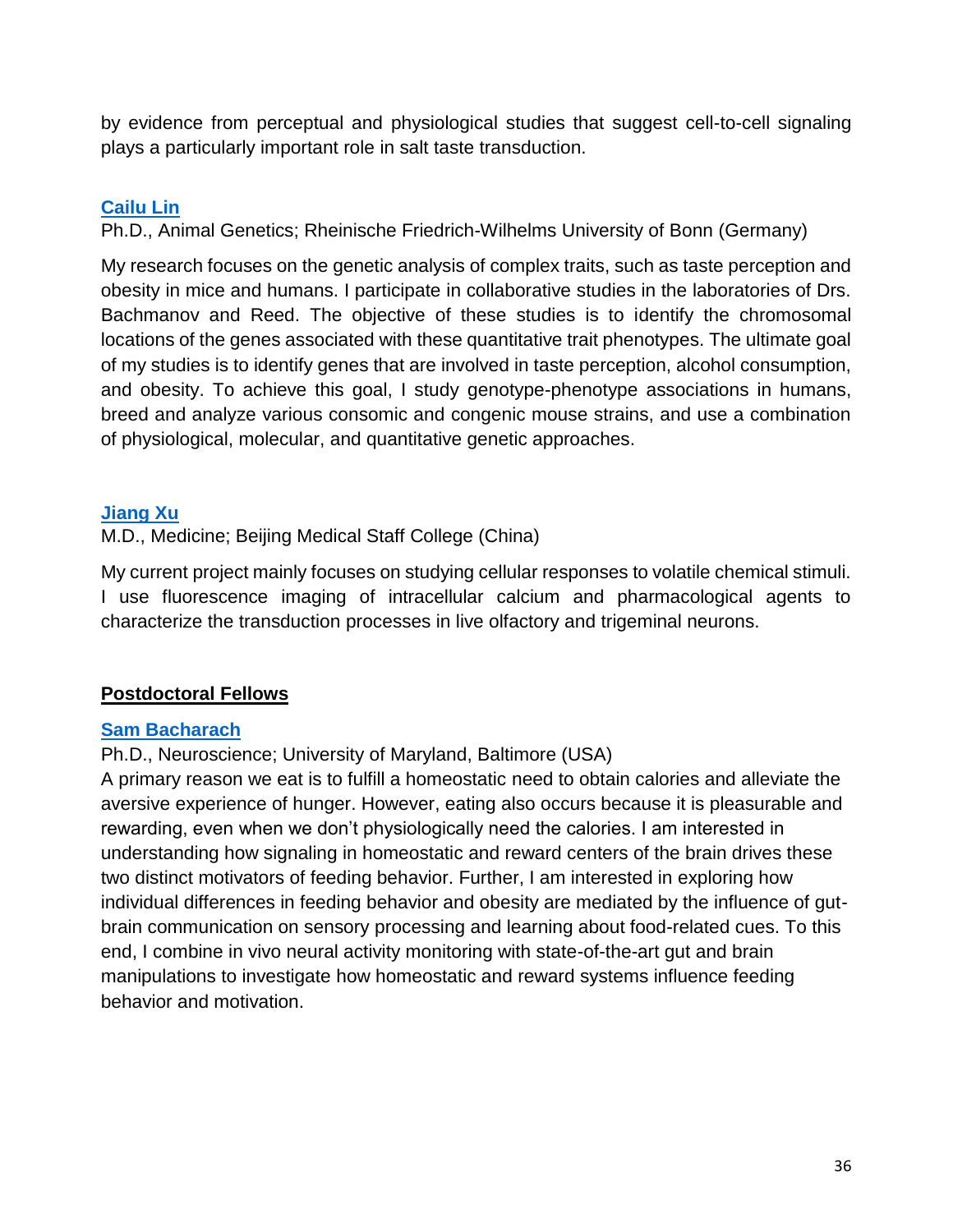#### **[May Cheung](https://monell.org/may-cheung/)**

Ph.D., Nutrition Sciences, Drexel University (USA)

My research interest is to understand the interplay between taste preferences, energy metabolism and obesity in humans. Overconsumption of high-caloric, low-micronutrient foods can lead to dysregulation of energy-regulating hormones, contributing to obesity and related chronic diseases. Food choices are strongly influenced by hedonic responses to preferred foods. Therefore, taste preferences play an important role in forming a healthy dietary pattern. Furthermore, emerging evidence suggests that increase in carbon dioxide in the atmosphere can lead to lower concentrations of protein and minerals in crops, further contributing to the obesity/malnutrition paradox. My goal is to explore the feasibility of taste adaptation to sustainable, nutrient-dense novel foods and subsequent health effects in humans.

#### **[Mackenzie Hannum](https://monell.org/mackenzie-hannum/)**

Ph.D., Food Science & Technology; The Ohio State University (USA)

My research interest involves understanding how and why people perceive taste and smell the way they do. There is a physiological component to perception, driven by different mechanisms and structures, but there is also a psychological component that can be heavily influenced by past and current experiences. In trying to better understand the interplay between the two on an individualized level, I am interested in employing novel methodologies and data analysis techniques to capture this information.

Therefore, my main research aim is to employ the Monell Flavor Quiz to collect information on taste and smell on a global scale – distributing the quiz to individuals across the world. And there is nothing more individualized than knowing someone's DNA. By collecting saliva samples along with their answers to the Monell Flavor Quiz, we are able to investigate the relationship between someone's DNA and their perception and preference of different tastants and odorants. This information allows us to assess global food preferences underscored by the interplay between someone's genetic makeup and any psychological influences on their perception such as liking or engagement with the task.

#### **[Kuei-Pin Huang](https://monell.org/kuei-pin-huang/)**

Ph.D., Physiology; University of California, Davis (USA)

Food consumption induces the release of gut signals that are locally sensed by the gastrointestinal tract-innervated peripheral nerves. These signals are rapidly conducted to the different brain regions, which modulate the eating behaviors.

My research interest is in understanding how different nutrients (sugars, fat, and proteins) are sensed by the peripheral nervous system and how these different signals modulate food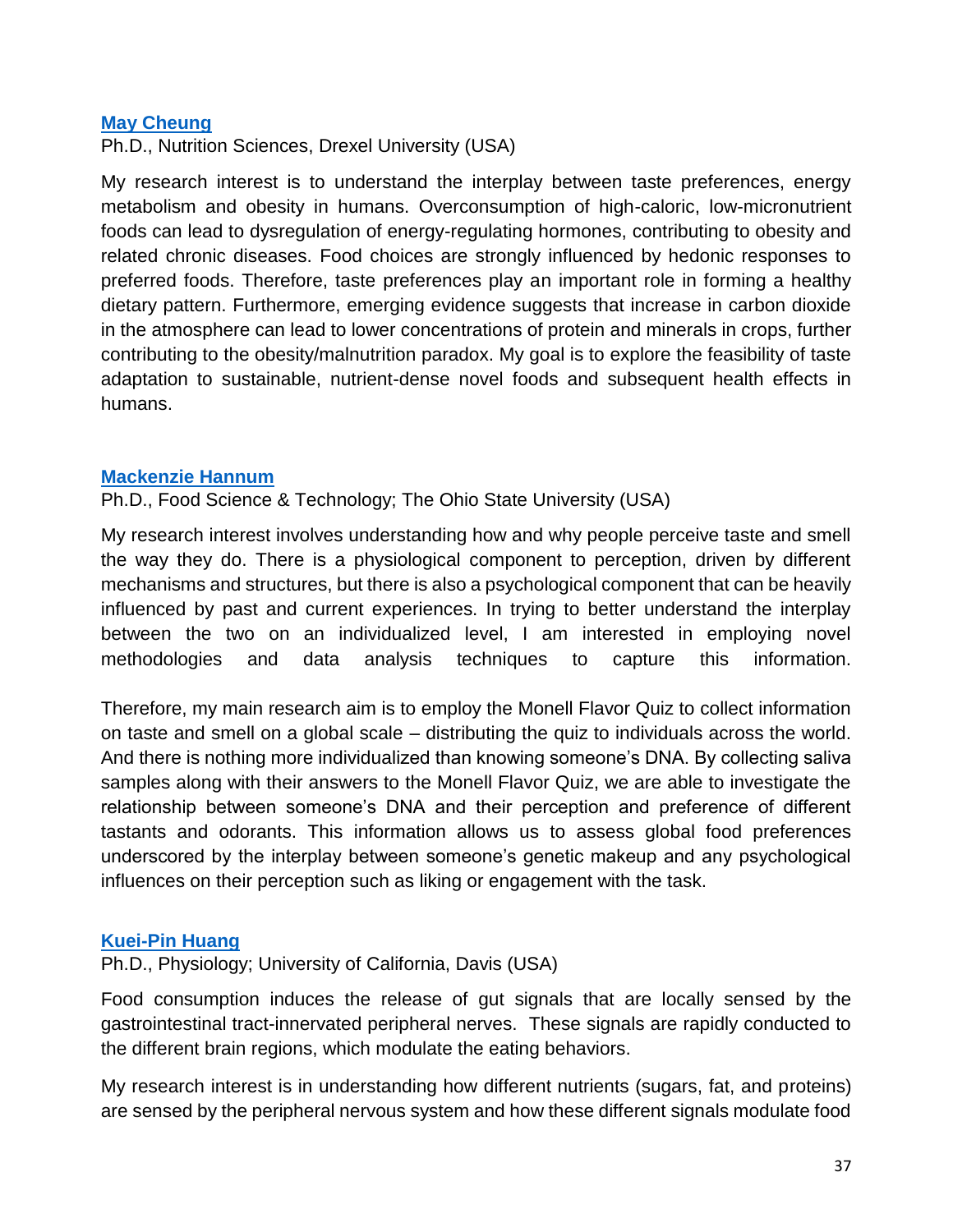intake in physiological and disease stages. We use different mouse models and the latest neuroscience tools to record in vivo neuronal activity and manipulate the specific population of neurons to reveal the potential target for eating disorders.

#### **[Stephanie Hunter](https://monell.org/stephanie-hunter/)**

Ph.D., Nutrition; Purdue University (USA)

It is clear that people choose diets because of their sensory properties. Further, an enjoyable sensory experience is essential for adherence to any dietary regimen. My research interests lie in understanding how the chemical senses contribute to food choice and eating patterns, with the aim of developing strategies to alter the sensory properties of the diet to better align with dietary recommendations. I am specifically interested in understanding how to practically alter food preferences through sensory manipulation and sensory influences on appetite, ingestive behavior, metabolic outcomes, and risk for chronic disease. Alternatively, I am interested in understanding the impact of COVID-19 on taste and smell, and how lack of taste or smell influence food choice and eating patterns.

#### **[Chanyi Lu](https://monell.org/chanyi-lu/)**

Ph.D., Microbiology; Fudan University (Shanghai, China)

Tuft cells are chemosensory cells in the intestinal epithelium which express a number of taste-signaling elements. Despite being discovered decades ago, the function of tuft cells in the small intestine was only recently discovered. Tuft cells mediate host defense against parasitic infection or other pathogens by regulating type 2 immunity. My research interest is clarifying the parasites' ligands and sensing receptors in tuft cells.

#### **[Ting-Wei Mi](https://monell.org/ting-wei-mi/)**

Ph.D., Plant Science; China Agricultural University (China)

Taste is a fundamental sense required to perceive food flavor including food taste, texture, temperature, etc. To unravel how animals detect the physical and chemical information from the food environment, we use model organisms such as the fruit fly and mouse to explore the peripheral and central gustatory mechanisms that regulate food preference and feeding behavior.

#### **[Ha Nguyen](https://monell.org/ha-nguyen/)**

Ph.D., Food Science and Technology, University of Alberta (Canada) I am interested in the influence of person-to-person differences on chemosensory perception and food preference and how genetic variation explains the individual differences in the sense of taste and smell. Consumer segmentation has been my favorite